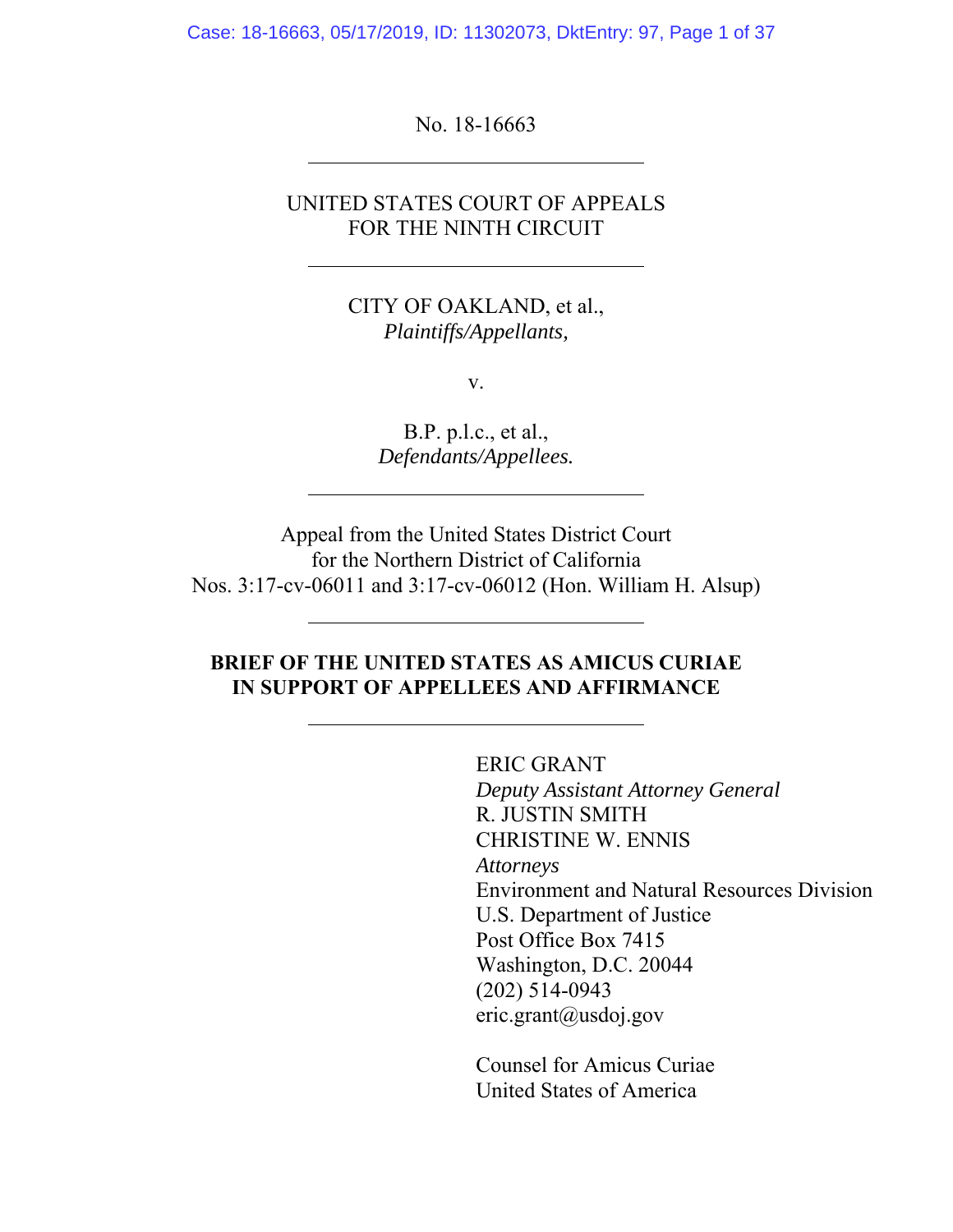# **TABLE OF CONTENTS**

|      | A.        |                                                                                                       |
|------|-----------|-------------------------------------------------------------------------------------------------------|
|      | B.        |                                                                                                       |
|      |           |                                                                                                       |
|      |           |                                                                                                       |
| I.   |           | The district court had subject matter jurisdiction based on the                                       |
| II.  |           |                                                                                                       |
|      | A.        | The Cities' claims alleging harm from domestic sources                                                |
|      | <b>B.</b> | The Cities' state-law claims alleging harm from sources                                               |
| III. |           | The Cities likewise have no remedy if their claims arise under                                        |
|      | A.        | Federal common law remedies are narrowly constrained20                                                |
|      |           | Political subdivisions of States should not be<br>1.<br>afforded federal common law nuisance claims21 |
|      |           | 2.<br>The nature of the case does not justify judicial<br>.23                                         |
|      | <b>B.</b> | Any applicable federal common law claim is displaced24                                                |
| IV.  |           | The Cities' claims are inconsistent with constitutional                                               |
|      |           |                                                                                                       |
|      |           | CERTIFICATE OF COMPLIANCE                                                                             |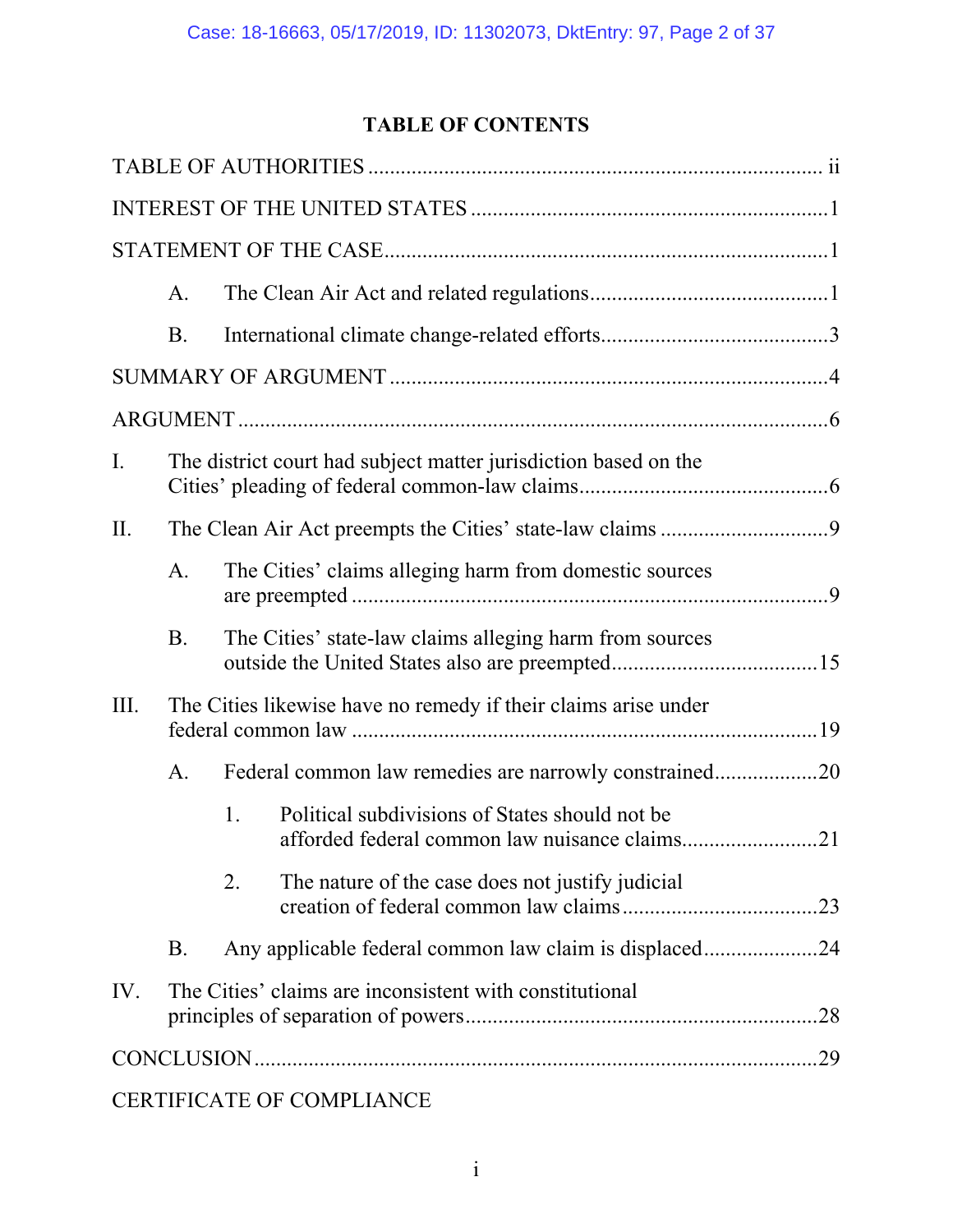# **TABLE OF AUTHORITIES**

### **Cases**

| Alexander v. Sandoval,                                |
|-------------------------------------------------------|
| Allen v. Wright,                                      |
| American Electric Power Co. v. Connecticut,           |
| American Insurance Ass'n v. Garamendi,                |
| Baker v. Carr,                                        |
| Bell v. Cheswick Generating Station,                  |
| Bernstein v. Lind-Waldock & Co.,                      |
| <b>BMW</b> of North America v. Gore,                  |
| Bush v. Lucas,                                        |
| Caterpillar Inc. v. Lewis,                            |
| City of Chicago v. International College of Surgeons, |
| City of Milwaukee v. Illinois,                        |
| City of New York v. BP p.l.c.,                        |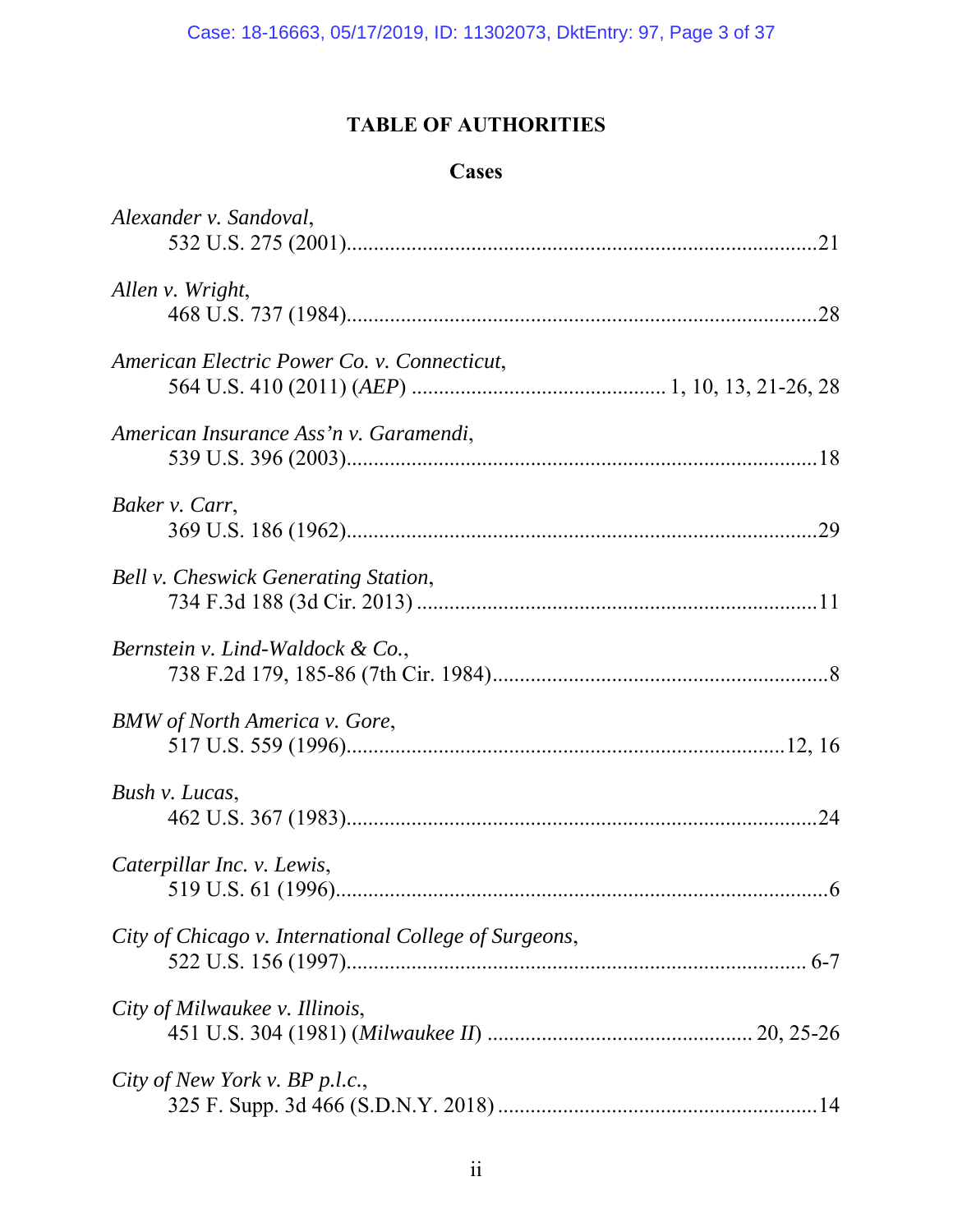# Case: 18-16663, 05/17/2019, ID: 11302073, DktEntry: 97, Page 4 of 37

| Connecticut v. American Electric Power Co., |
|---------------------------------------------|
| County of San Mateo v. Chevron Corp.,       |
| Crosby v. National Foreign Trade Council,   |
| Georgia v. Tennessee Copper Co.,            |
| Gilligan v. Morgan,                         |
| Healy v. Beer Institute,                    |
| Illinois v. City of Milwaukee,              |
| In re Assicurazioni Generali, S.P.A.,       |
| In re Philippine National Bank,             |
| International Paper Co. v. Ouellette,       |
| Japan Line, Ltd. v. County of Los Angeles,  |
| Jesner v. Arab Bank, PLC,                   |
| Kidd v. Southwest Airlines Co.,             |
| Kiobel v. Royal Dutch Petroleum Co.,        |
|                                             |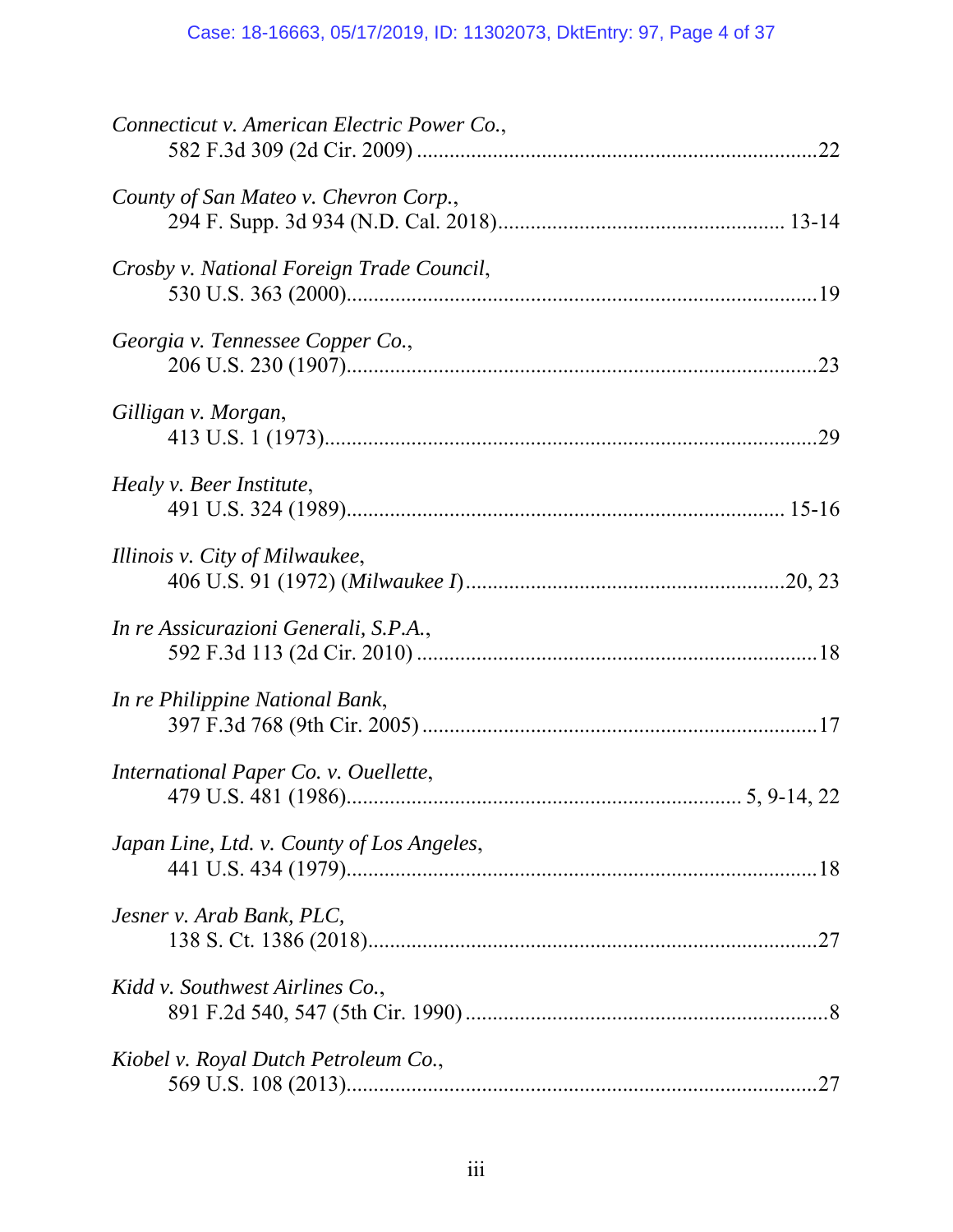# Case: 18-16663, 05/17/2019, ID: 11302073, DktEntry: 97, Page 5 of 37

| Massachusetts v. EPA,                                            |     |
|------------------------------------------------------------------|-----|
| Merrick v. Diageo Americas Supply, Inc.,                         |     |
| Middlesex County Sewerage Authority v. National Sea              |     |
| Mobil Oil Corp. v. Higginbotham,                                 |     |
| MOL, Inc. v. Peoples Republic of Bangladesh,                     |     |
| Morrison v. National Australia Bank Ltd.,                        |     |
| National Foreign Trade Council v. Natsios,                       |     |
| Native Village of Kivalina v. ExxonMobil Corp.,                  |     |
| North Carolina ex rel. Cooper v. TVA,                            |     |
| Ohio v. Wyandotte Chemicals Corp.,                               |     |
| O'Halloran v. University of Washington,                          |     |
| <b>Retail Property Trust v. United Brotherhood of Carpenters</b> |     |
| United States v. Standard Oil Co.,                               |     |
| Washington Environmental Council v. Bellon,                      | .24 |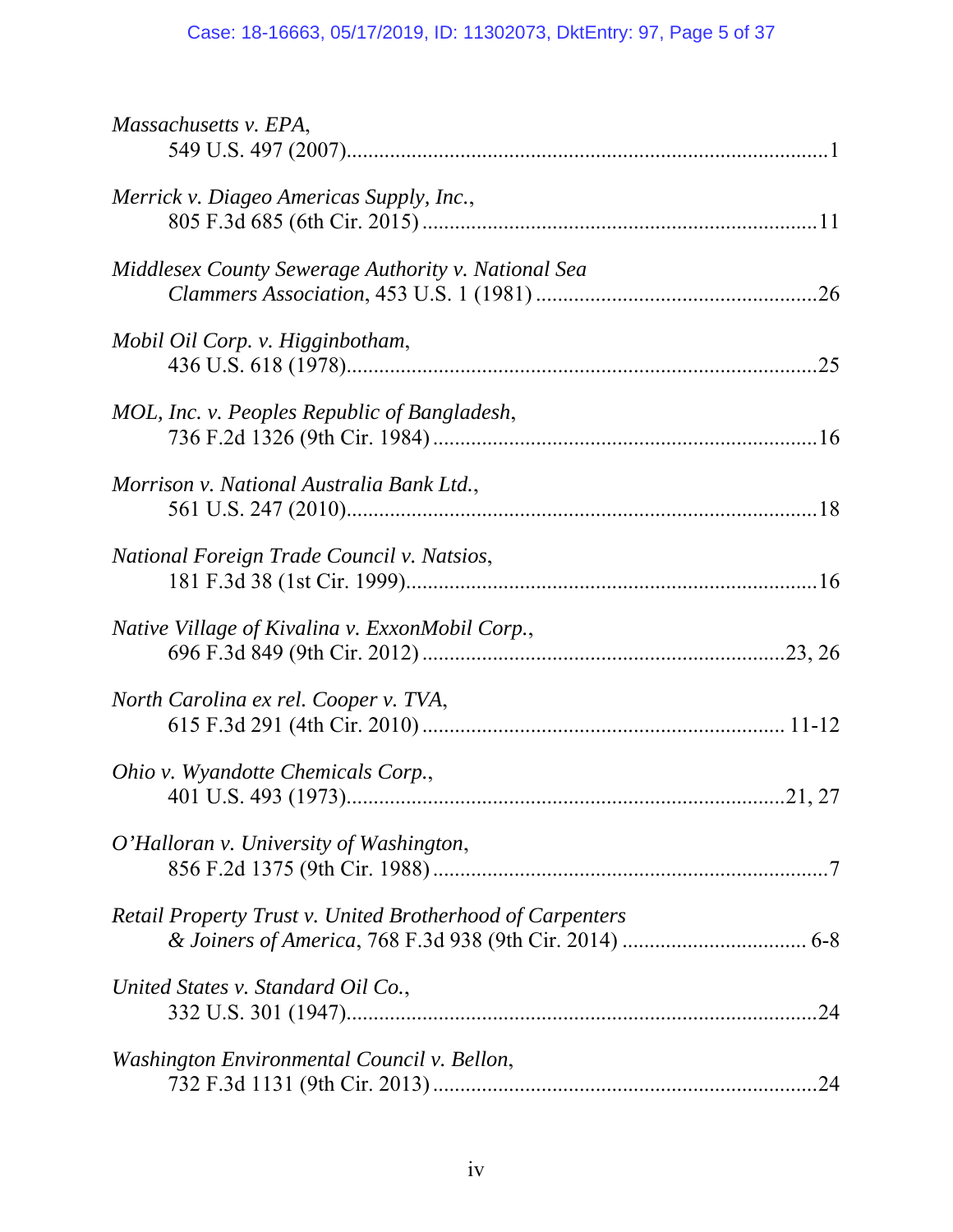# Case: 18-16663, 05/17/2019, ID: 11302073, DktEntry: 97, Page 6 of 37

| Ziglar v. Abbasi,                                           |
|-------------------------------------------------------------|
| <b>Constitutional Provisions, Statutes, and Regulations</b> |
| <b>United States Constitution</b>                           |
|                                                             |
|                                                             |
|                                                             |
|                                                             |
|                                                             |
|                                                             |
|                                                             |
|                                                             |
| Clean Water Act (CWA), 33 U.S.C.                            |
|                                                             |
|                                                             |
| . 10                                                        |
| Clean Air Act (CAA), 42 U.S.C.                              |
|                                                             |
|                                                             |
|                                                             |
|                                                             |
|                                                             |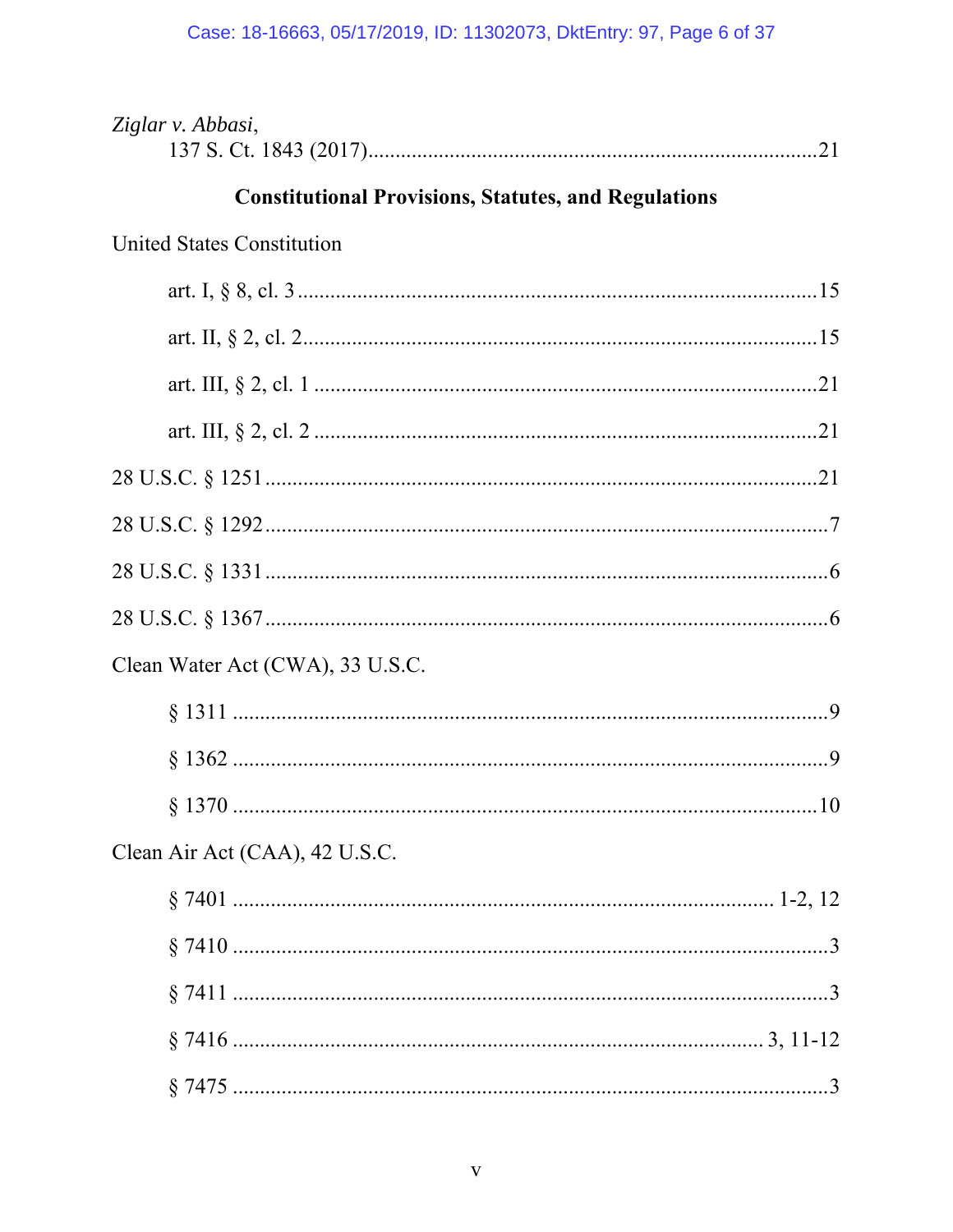# **Other Authorities**

| Todd Stern, Special Envoy for Climate Change, Special Briefing<br>(Oct. 28, 2015), https://2009-2017.state.gov/s/climate/ |  |
|---------------------------------------------------------------------------------------------------------------------------|--|
| United Nations Framework Convention on Climate Change<br>(UNFCCC), S. Treaty Doc. No. 102-38, 1771 U.N.T.S. 107           |  |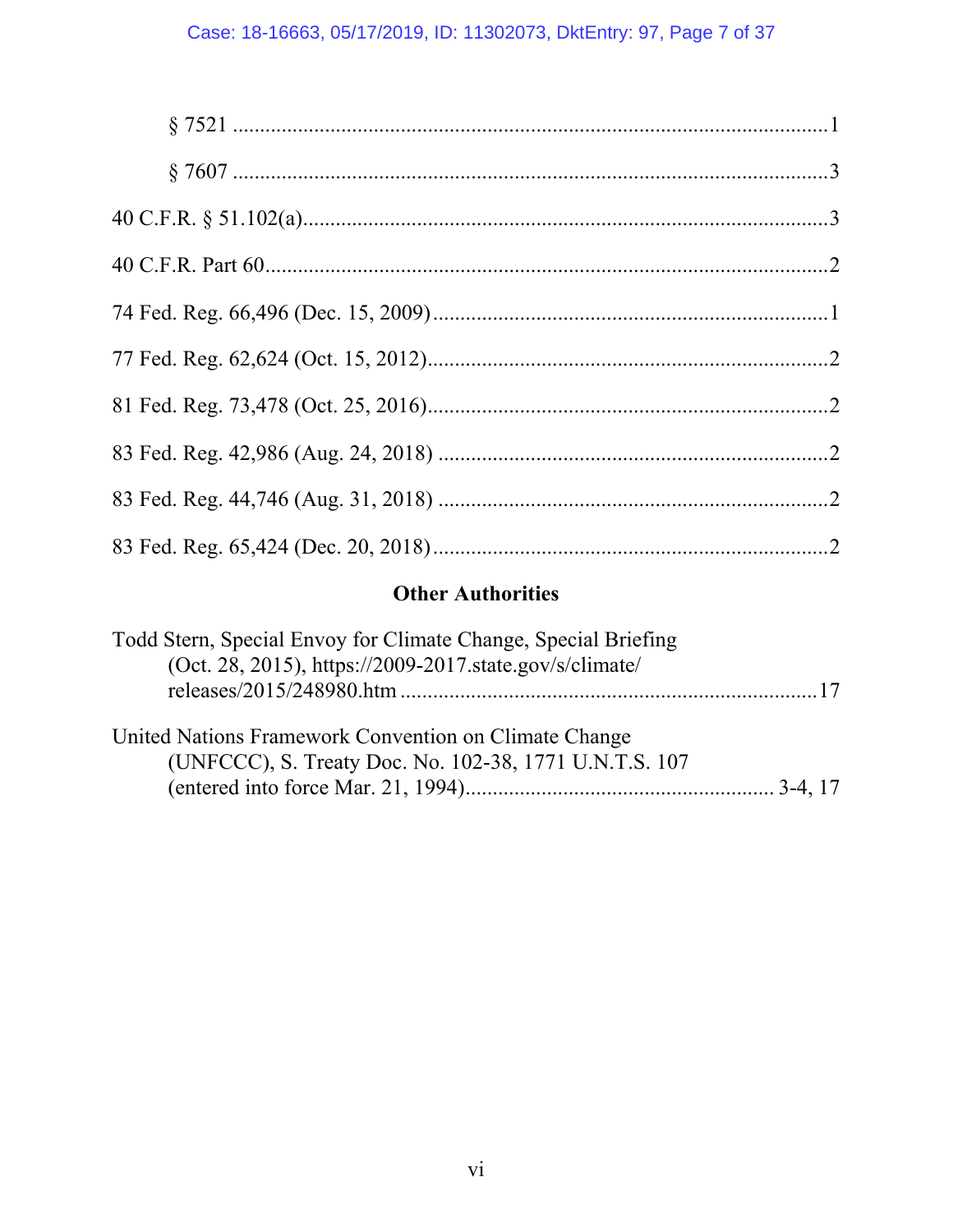#### **INTEREST OF THE UNITED STATES**

 This case presents questions of federal law as to which the United States has a substantial interest. Domestically, the United States Environmental Protection Agency (EPA) has primary responsibility, pursuant to a delegation from Congress, for administering certain programs under the Clean Air Act (CAA), 42 U.S.C. §§ 7401 et seq., including decisions involving the regulation of greenhouse gas emissions. Internationally, the United States government engages in important and complex questions of diplomacy and foreign affairs relating to climate change.

### **STATEMENT OF THE CASE**

### **A. The Clean Air Act and related regulations**

 The CAA establishes a comprehensive program for controlling air pollutants and improving the nation's air quality through both state and federal regulation. After the Supreme Court's decision in *Massachusetts v. EPA*, 549 U.S. 497, 532 (2007), EPA determined that greenhouse gas emissions from motor vehicles "cause, or contribute to, air pollution which may reasonably be anticipated to endanger public health or welfare" under 42 U.S.C. § 7521(a). *See* 74 Fed. Reg. 66,496 (Dec. 15, 2009). In so determining, EPA considered several effects of climate change, including "coastal inundation and erosion caused by melting icecaps and rising sea levels." *American Electric Power Co. v. Connecticut*, 564 U.S. 410, 416 (2011) (*AEP*) (citing 74 Fed. Reg. at 66,533).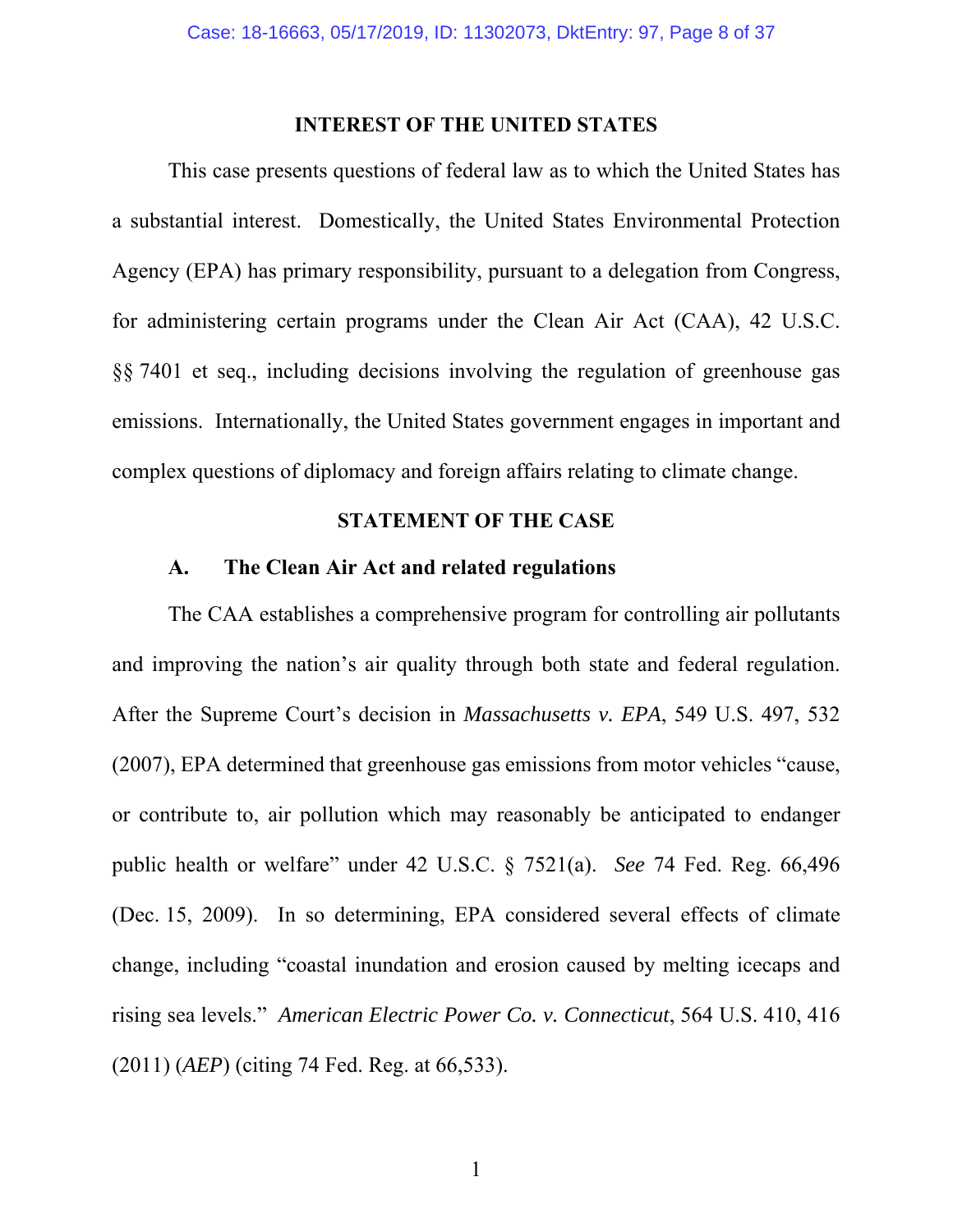Consistent with this finding, EPA issued greenhouse gas emissions standards for new motor vehicles. *See, e.g.*, 77 Fed. Reg. 62,624 (Oct. 15, 2012); 81 Fed. Reg. 73,478 (Oct. 25, 2016). EPA and the Department of Transportation also regulate greenhouse gas emissions from mobile sources through fuel economy standards. *See, e.g.,* Proposed Rule, 83 Fed. Reg. 42,986 (Aug. 24, 2018). EPA has also promulgated regulations aimed at reducing such emissions from stationary sources. These include technology-based standards for certain facilities regulated by the CAA's New Source Performance Standards, 40 C.F.R. Part 60. *See, e.g.*, Proposed Rule, 83 Fed. Reg. 65,424 (Dec. 20, 2018). EPA has promulgated emissions guidelines for States to develop plans to address greenhouse gas emissions from existing sources in specific source categories, such as electric utility generating units. *See, e.g.*, Proposed Rule, 83 Fed. Reg. 44,746 (Aug. 31, 2018). Finally, under the Prevention of Significant Deterioration (PSD) program, EPA and States have issued permits containing greenhouse gas emissions limitations based on the best available control technology for new major sources or major modifications to stationary sources.

 Consistent with the Act's cooperative federalism approach, *see* 42 U.S.C. § 7401(a)(3), States likewise can play a meaningful role in regulating greenhouse gas emissions from sources within their borders. In particular, States have the initial responsibility to adopt plans (subject to EPA approval) to implement emissions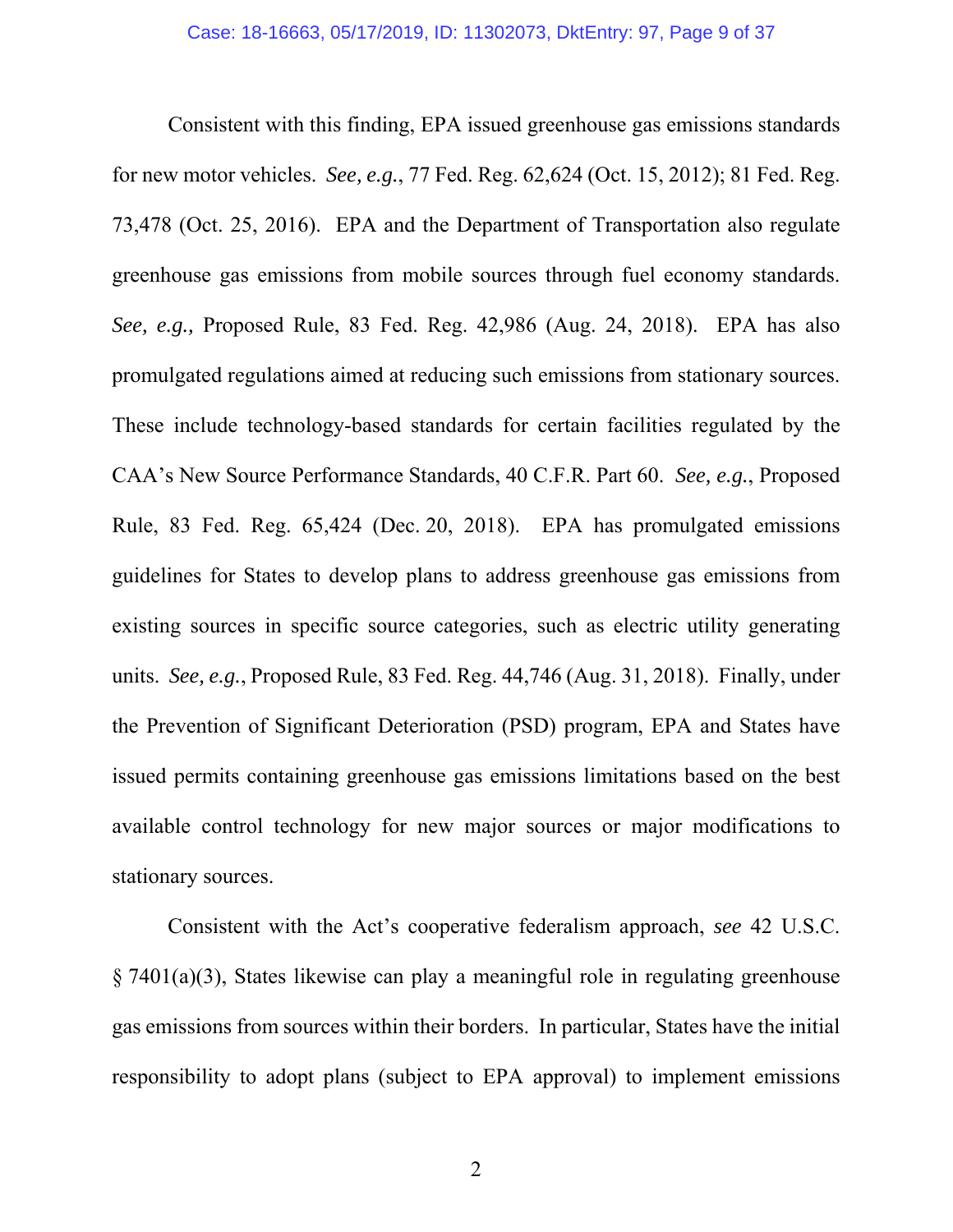#### Case: 18-16663, 05/17/2019, ID: 11302073, DktEntry: 97, Page 10 of 37

guidelines for greenhouse gas emissions from existing sources (including electric utility generating units). *See id*. § 7411(d). In addition, many States implement the PSD permitting program through a state-run permitting process that is approved by EPA and incorporated into State Implementation Plans (SIPs)*. Id*. § 7410(a)(2)(C).

 For in-state stationary sources, the Act generally preserves the ability of States to adopt and enforce air pollution control requirements and limitations, so long as those are at least as stringent as the corresponding federal requirements. *See* 42 U.S.C. § 7416. For out-of-state sources, however, the Act provides a more limited role for States, even if the pollution causes harm within their borders. Affected States can comment on proposed EPA rules, *see id*. § 7607(d)(5), PSD permits, *see id*. § 7475(a)(2), and other States' SIP submissions to EPA (including any provisions that may address PSD requirements for greenhouse gases), *see id*. § 7410(a)(2)(C); 40 C.F.R. § 51.102(a); seek judicial review if their concerns are not addressed, *see*  42 U.S.C. § 7607(b); and petition EPA to recall another State's previously approved but allegedly deficient SIP, *see id*. § 7410(k)(5).

### **B. International climate change-related efforts**

 The United States has engaged in international efforts to address global climate change for decades. The United States is a party to the United Nations Framework Convention on Climate Change (UNFCCC), which establishes a cooperative multilateral framework for addressing climate change. *See* S. Treaty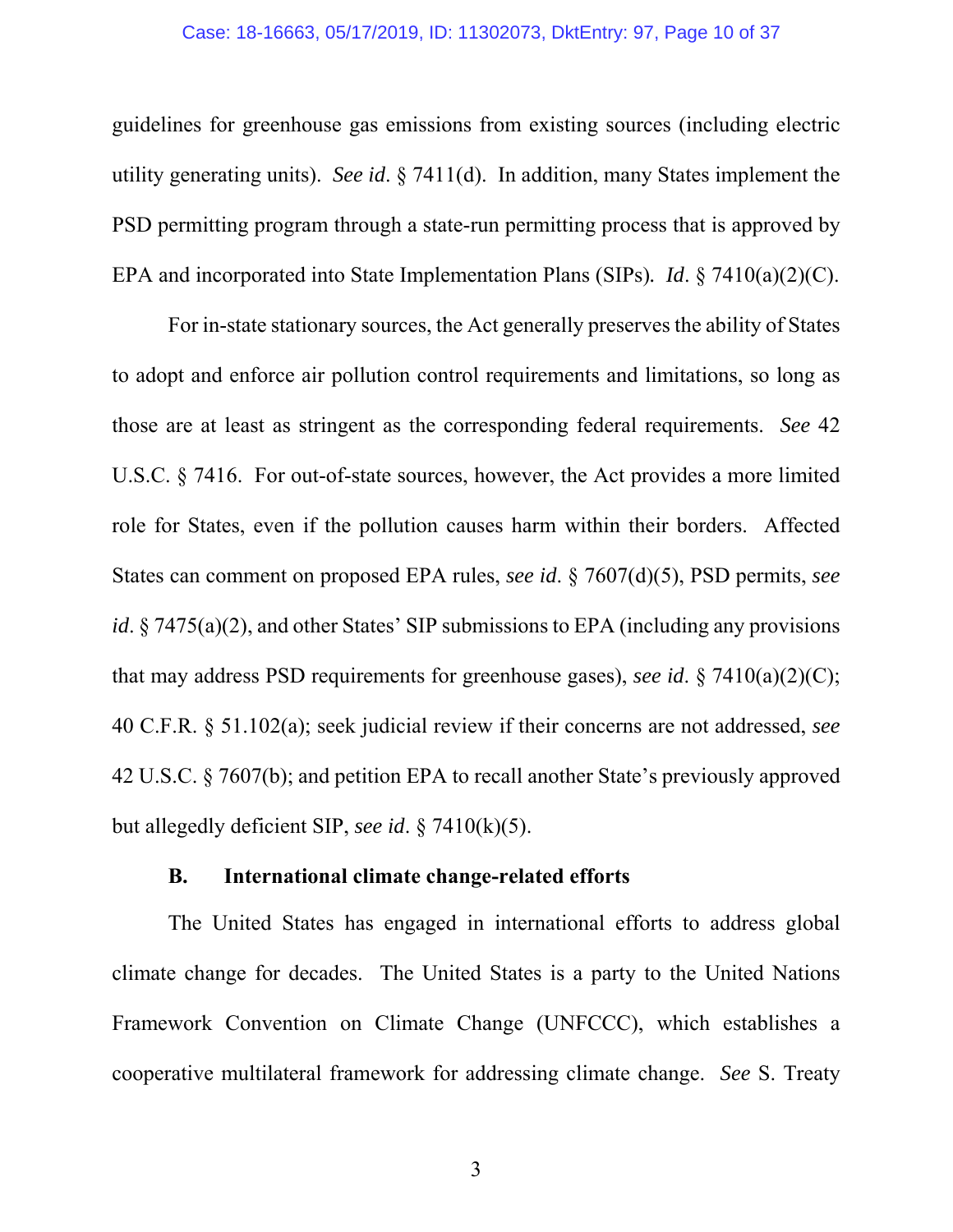Doc. No. 102-38, 1771 U.N.T.S. 107 (entered into force Mar. 21, 1994). More recently, the United States has indicated its intent to withdraw from the Paris Agreement, an agreement negotiated under the auspices of the UNFCCC. Among other things, the Paris Agreement requires its Parties to communicate nationally determined contributions related to the reduction of greenhouse gas emissions.

#### **SUMMARY OF ARGUMENT**

 The Cities of Oakland and San Francisco have presented the federal courts with nuisance claims that putatively arise under both state law and federal common law. Because the Cities amended their complaints to add claims based expressly on federal common law, the exercise of federal jurisdiction is appropriate. In this circumstance, this Court need not decide what law governs because all of the Cities' claims must be dismissed as preempted or displaced by the Clean Air Act and by the foreign commerce and foreign affairs authorities in the Constitution.

1. The district court appropriately exercised subject matter jurisdiction because the Cities amended their complaints to add claims based expressly on federal common law, thereby mooting their motions to remand. Should this Court disagree and conclude that the question of remand is not moot, it should not affirm the exercise of removal jurisdiction based on the alternative ground (raised sua sponte by the district court) that sea-level rise attributed to federal jurisdictional waters creates federal question jurisdiction.

4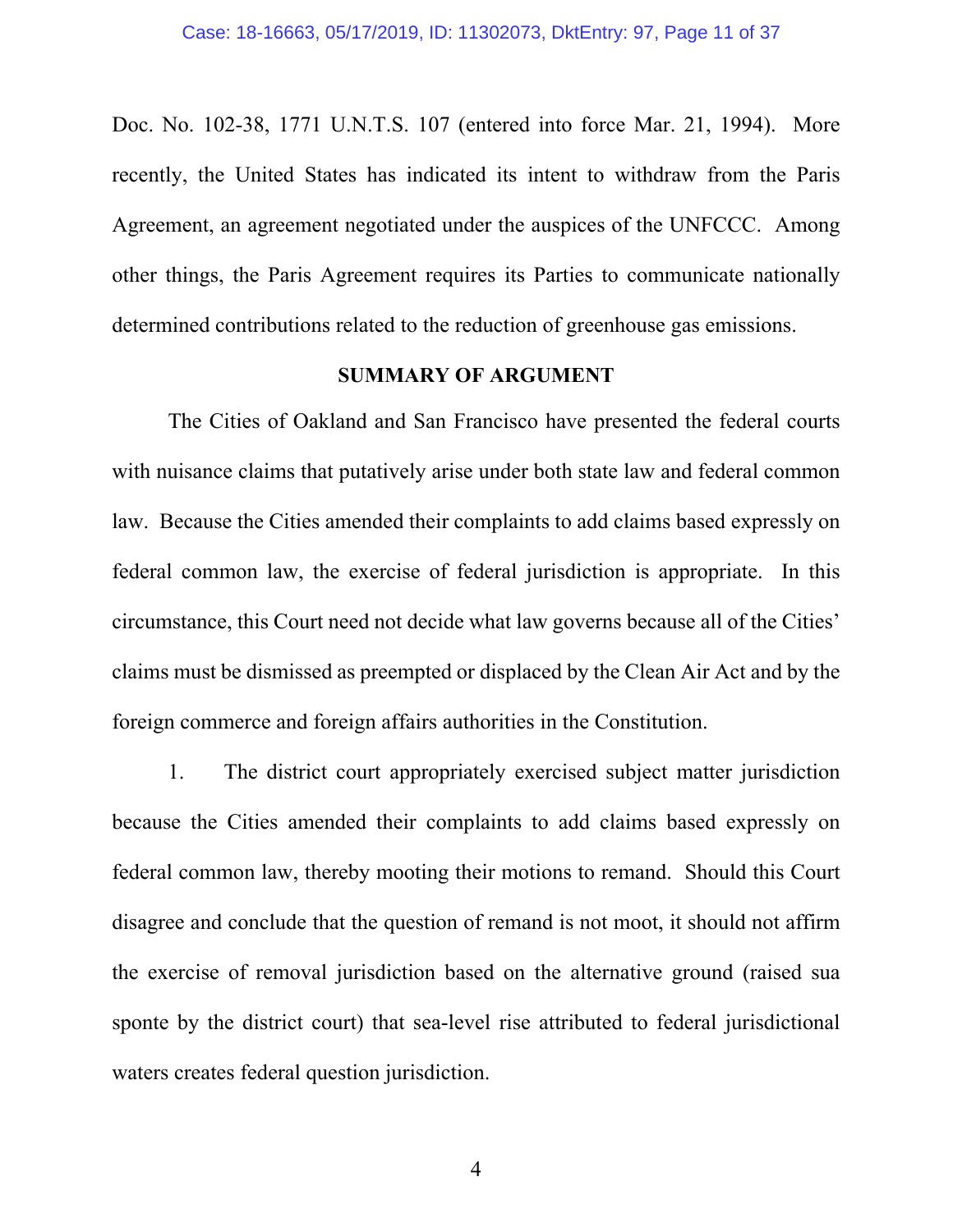#### Case: 18-16663, 05/17/2019, ID: 11302073, DktEntry: 97, Page 12 of 37

2. The Cities assert claims under the common law of California based on alleged harms from out-of-state greenhouse gas emissions. Those claims are preempted by the CAA. The Supreme Court has held that the Clean Water Act (CWA) — which has a structure parallel to the CAA — preempts state common law nuisance claims that regulate out-of-state pollution sources. *International Paper Co. v. Ouellette*, 479 U.S. 481 (1986). By analogy, that holding applies here because the Cities' nuisance claims would regulate conduct taking place almost entirely outside of the State of California. The Cities' claims also are preempted because they challenge production and consumption of fossil fuels abroad, which interferes with the conduct of foreign commerce and foreign affairs and exceeds the State's authority under the Due Process Clause.

 3. The district court correctly ruled that the Cities' claims asserted under federal common law fail. First, nuisance claims under federal common law are not available to municipalities (as opposed to States), and the judgment can be affirmed on that basis alone. Second, to recognize such broad and novel claims here is inconsistent with the Supreme Court's narrow view of federal common law and with principles of judicial restraint.

 4. Finally, this Court may affirm on the ground that the claims asserted by the Cities should be dismissed because they would entangle the judiciary in matters assigned to the representative branches of government.

5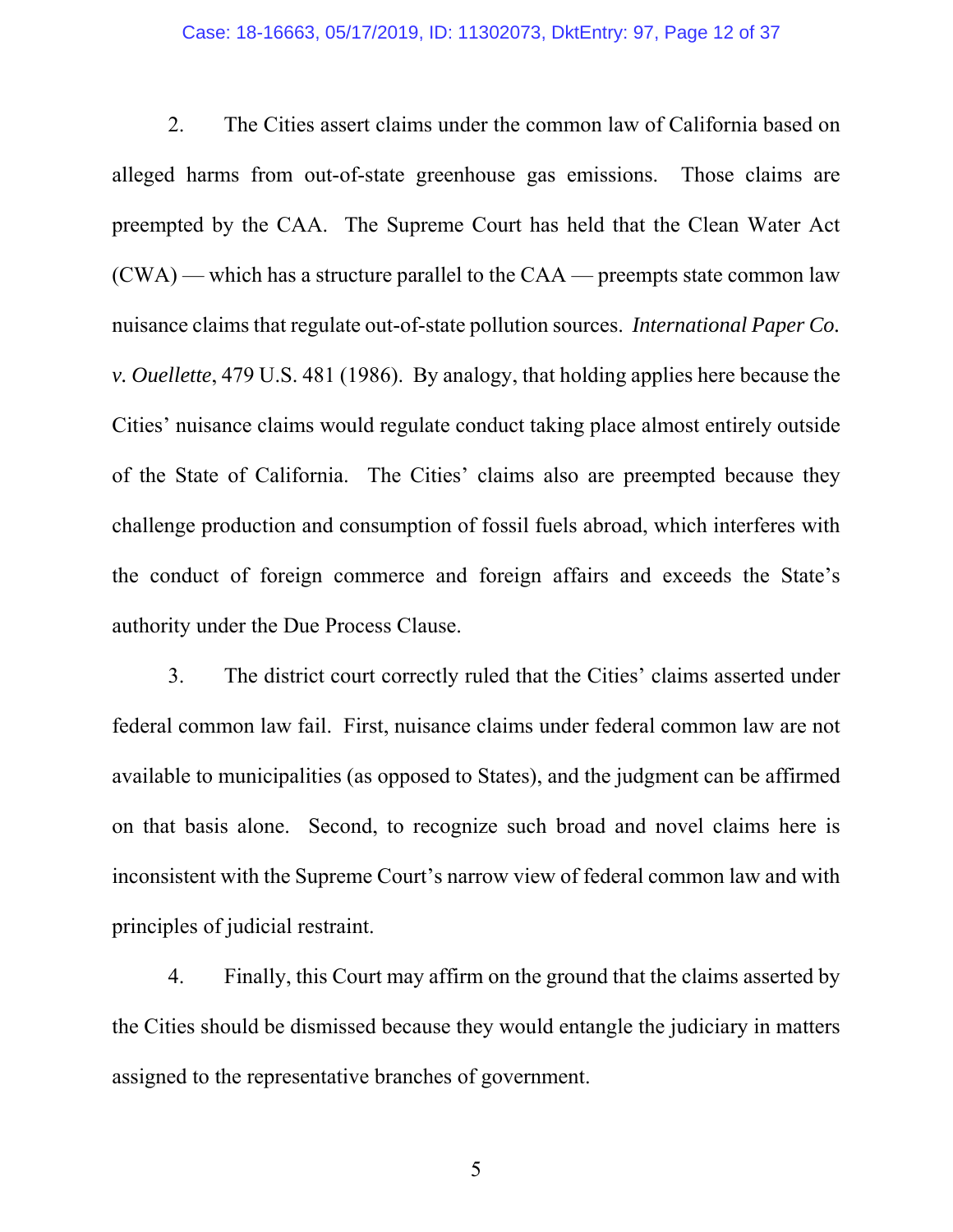#### **ARGUMENT**

### **I. The district court had subject matter jurisdiction based on the Cities' pleading of federal common-law claims.**

The parties devote considerable portions of their briefs to addressing whether the district court properly denied the Cities' motion to remand their claims to state court. In the United States' view, the district court had jurisdiction to dismiss all of the Cities' claims regardless of whether its order denying remand was correct. As the Supreme Court held in *Caterpillar Inc. v. Lewis*, 519 U.S. 61, 76-77 (1996), even an erroneous denial of a motion to remand does not require reversal on appeal if the district court had jurisdiction at the time that it entered judgment. *See also Retail Property Trust v. United Brotherhood of Carpenters & Joiners of America*, 768 F.3d 938, 949 (9th Cir. 2014). Here, the district court had such jurisdiction because the Cities amended their complaint to add claims based expressly on federal common law, *see* 2 E.R. 115-16, 180-81, which created federal question jurisdiction under 28 U.S.C. § 1331. *See Retail Property*, 768 F.3d at 949 (explaining that the district court had jurisdiction "not because the [defendant] *removed* the case . . . , but because the [plaintiff] *pled* federal question jurisdiction in its" amended complaint); Answering Brief 14 n.3 (citing similar cases from other circuits).

Once the district court had federal question jurisdiction over the Cities' federal common law claims, it had (at a minimum) supplemental jurisdiction over the closely related state-law claims under 28 U.S.C. § 1367. *See, e.g.*, *City of Chicago*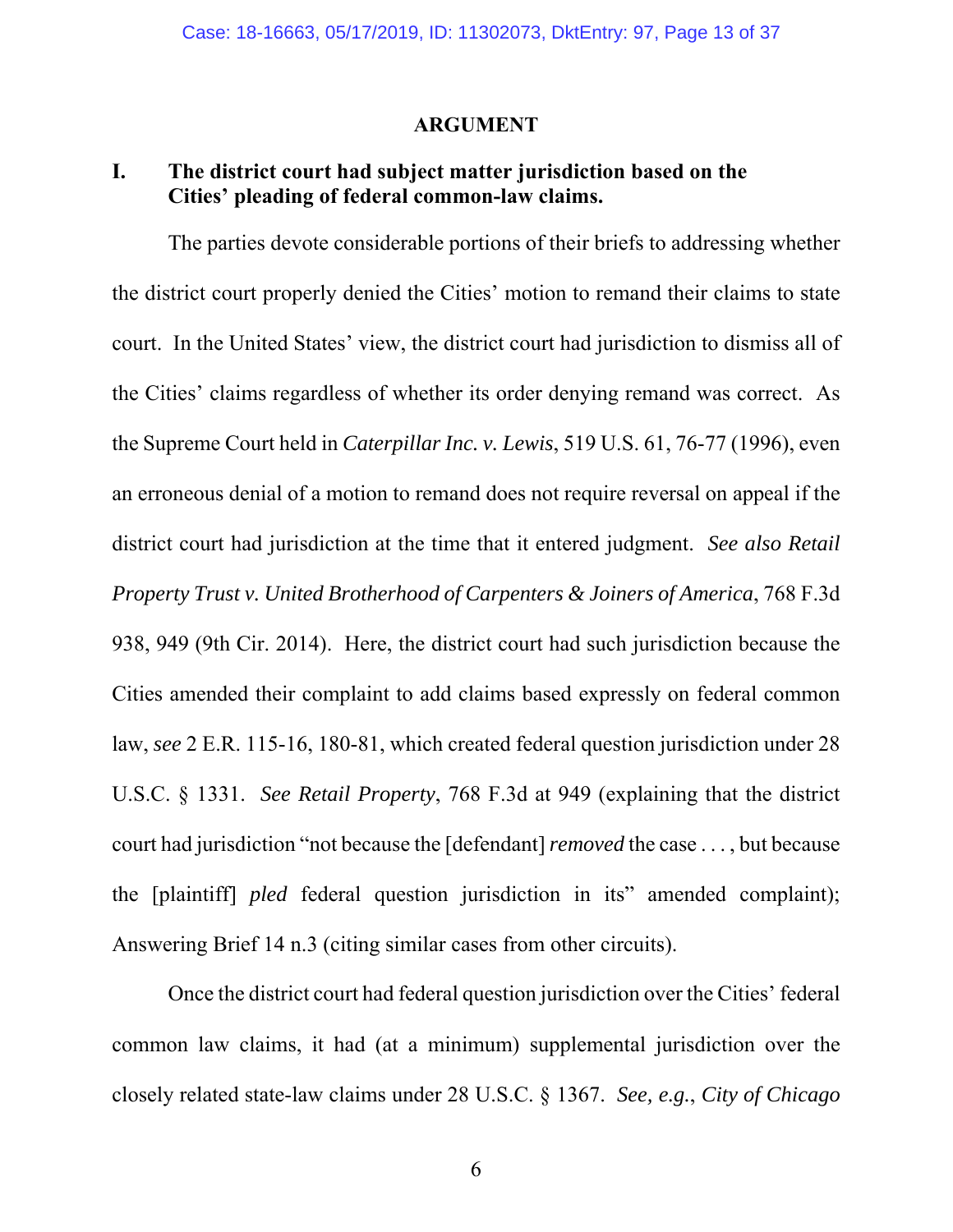*v. International College of Surgeons*, 522 U.S. 156, 165-66 (1997). The "question whether the district court erred in denying the [Cities'] motions to remand is thus moot, as the [Cities'] assertion of federal jurisdiction in [their amended complaints] conferred jurisdiction upon the district court and hence upon [this Court]." *Retail Property*, 768 F.3d at 949 n.6.

This Court has concluded that a challenge to the denial of a remand motion might not be mooted if a party amends its complaint to add federal claims under "coercion" by the district court or, perhaps, "solely in order to comply with the district court's order." *Id.*; *see also O'Halloran v. University of Washington*, 856 F.2d 1375, 1378 (9th Cir. 1988). But here, the district court did not "coerce" or "order" the Cities to amend their complaints. To the contrary, the district court allowed the Cities to immediately challenge its remand decision by sua sponte certifying its order for interlocutory appeal under 28 U.S.C. § 1292(b). *See* 1 E.R. 34-35. The Cities chose not to pursue that appeal and instead voluntarily amended their complaints to add federal claims. In those circumstances, the Cities' decision to amend cannot be considered involuntary or a response to "coercion" from the district court, Indeed, this Court in *Retail Property* explained that "no such coercion occurred" in part because the plaintiff did not bring "an interlocutory appeal under 28 U.S.C. § 1292(b)." 768 F.3d at 949 n.6.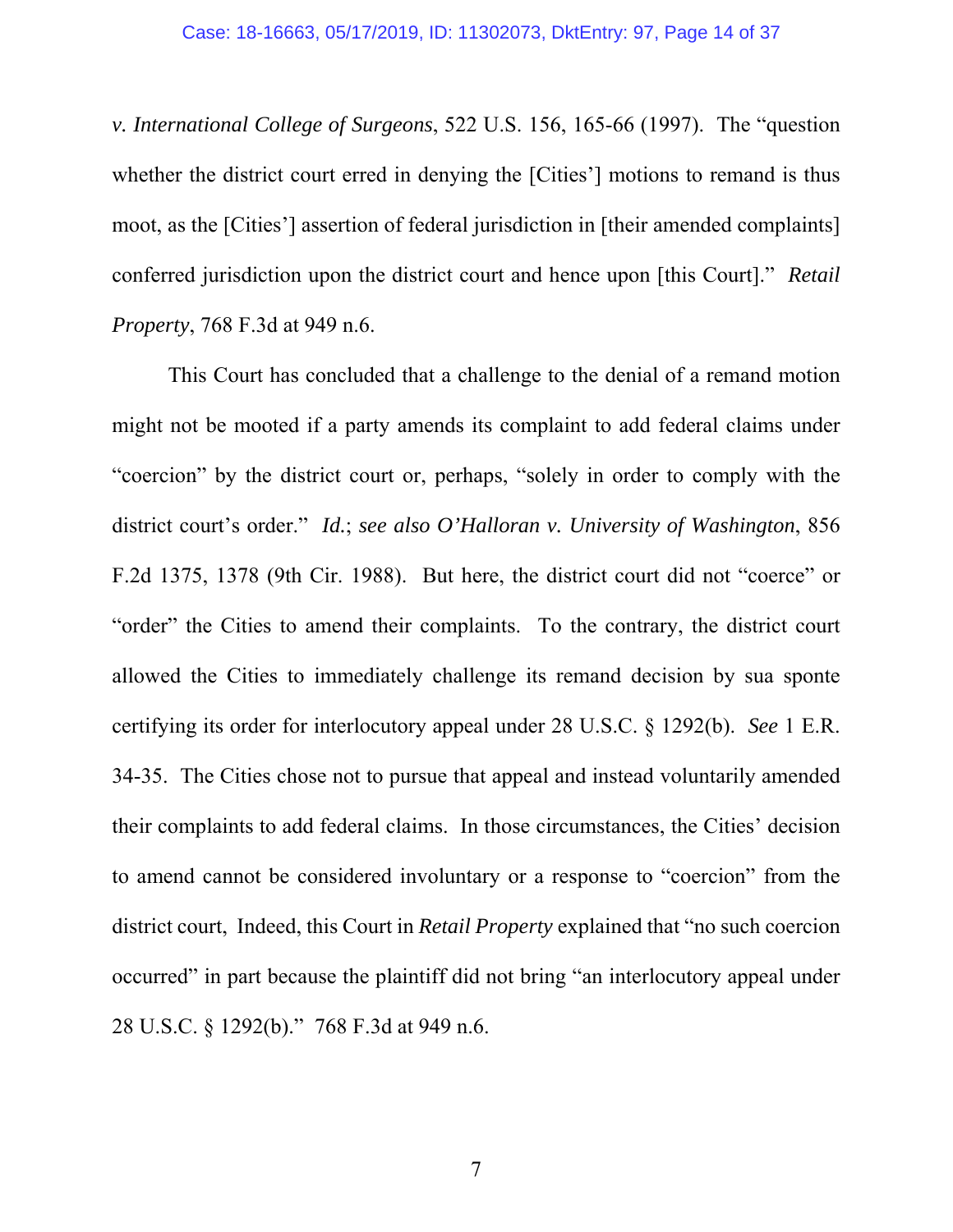In addition, although the Cities stated that they added new and distinct claims "pursuant to federal common law to conform to the Court's ruling" (i.e., its order denying remand), 2 E.R. 115, ¶ 138; 2 E.R. 180, ¶ 138, the Cities did not add the claims "solely" for that purpose, *Retail Property*, 768 F.3d at 949 n.6. Rather, as the Cities informed the district court, they also "amend[ed] their respective complaints *to address purported defects identified by the defendants* in their motions to dismiss under Rules 12(b)(2) and 12(b)(6)." S.E.R. 3 (emphasis added). Moreover, the Cities amended their complaints in at least one significant way not contemplated by the district court: they added themselves as parties, in addition to the "People of the State of California" on whose behalf they filed the original complaints.

Thus, despite the Cities' assertion that they "reserve[d] all rights with respect to whether jurisdiction is proper in federal court," 2 E.R. 63, ¶ 12; 2 E.R. 134, ¶ 12, the Cities' voluntary amendment of their complaints created jurisdiction in federal court regardless of whether the district court properly denied their motion to remand. The Cities seek an outcome "where if [they] won [their] case on the merits in federal court [they] could claim to have raised the federal question in [their] amended complaint voluntarily, and if [they] lost [they] could claim to have raised it involuntarily and to be entitled to start over in state court" — an outcome that courts have refused to accept. *Bernstein v. Lind-Waldock & Co.*, 738 F.2d 179, 185-86 (7th Cir. 1984); *accord Kidd v. Southwest Airlines Co.*, 891 F.2d 540, 547 (5th Cir. 1990).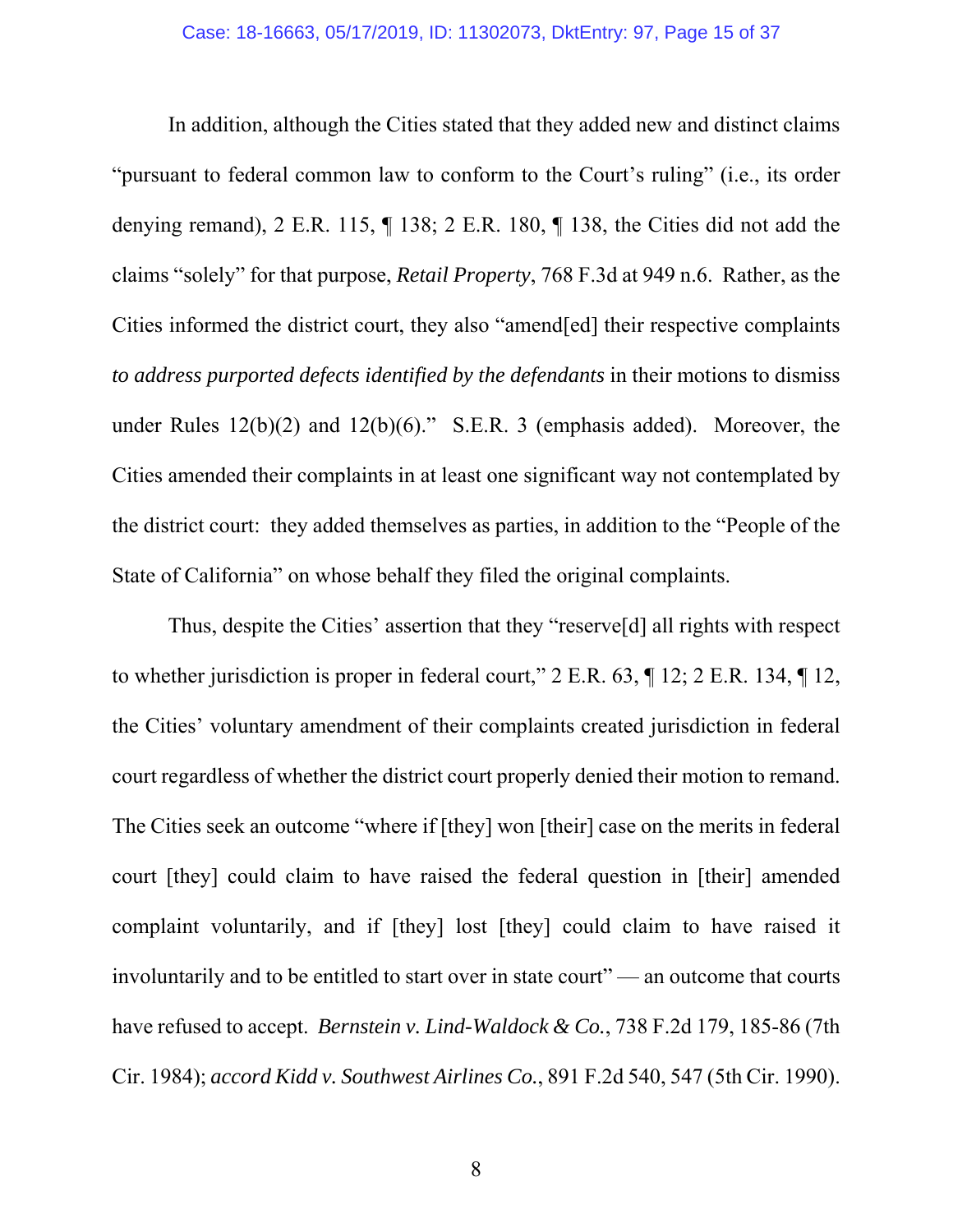Because the United States believes that jurisdiction was proper in federal court regardless of whether the district court properly denied the motions to remand, it takes no position at this time on Defendants' alternative theories of removal. But should this Court hold that the jurisdictional question is not moot, the United States urges the Court *not* to affirm the district court's conclusion that jurisdiction may be sustained because the Cities' alleged flooding-related injuries would be most immediately caused by the "navigable waters of the United States." 1 E.R. 34. The CWA regulates *discharges of pollutants to* — not flooding from — "navigable waters" as defined by the statute. *See* 33 U.S.C. §§ 1311, 1362(12). The United States is not aware of any basis for concluding that the CWA federalizes commonlaw claims that are based on damage caused by flooding from "navigable waters." It was inappropriate for the district court to create federal common law for this purpose for the same reason that it was inappropriate to do so for private climaterelated claims. *See infra* Section III.A (pp. 20-24).

### **II. The Clean Air Act preempts the Cities' state-law claims.**

## **A. The Cities' claims alleging harm from domestic sources are preempted.**

 The Cities' claims under California law challenge out-of-state emissions and therefore are preempted by the CAA. The Supreme Court's decision in *International Paper Co. v. Ouellette*, 479 U.S. 481 (1986), provides the roadmap for reaching this conclusion. In *Ouellette*, property owners on the Vermont side of Lake Champlain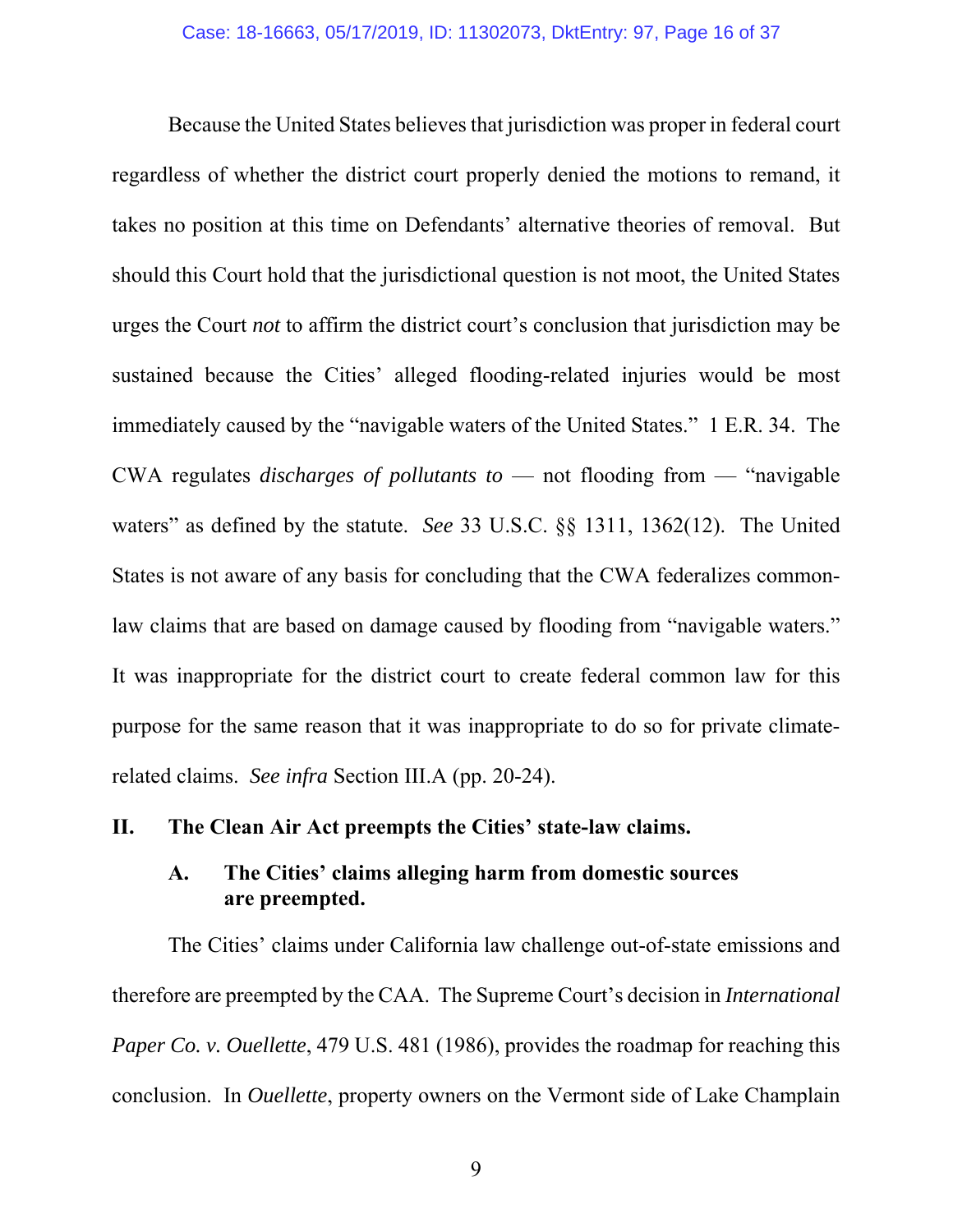sued a paper company that discharged effluent into the lake from New York, alleging violations of Vermont nuisance law. *Id.* at 483-84. The Supreme Court explained that the CWA creates a "comprehensive" and "all-encompassing program of water pollution regulation" that leaves available "only state[-law] suits . . . specifically preserved by the Act." *Id*. at 492. Allowing any other suits would "undermine" the comprehensive "regulatory structure" created by Congress in the CWA. *Id*. at 497. Based on the CWA's savings clause, which permits States to impose stricter standards than the CWA, 33 U.S.C. § 1370, the Court concluded that the only statelaw suits preserved by the CWA are suits "pursuant to the law of the source State." 479 U.S. at 497; *see also id*. at 499; *AEP*, 564 U.S. at 429 (explaining that the CWA "does not preclude aggrieved individuals from bringing a 'nuisance claim pursuant to the law of the *source* State' ").

 The state-law nuisance claims here are preempted by the CAA for the same reasons that the state-law nuisance claims in *Ouellette* were preempted by the CWA. Like the CWA, the CAA contains a comprehensive program of emissions regulation that preempts all state-law suits involving emissions regulation except those preserved by the Act. *Cf. Ouellette*, 479 U.S. at 492. Both statutes authorize EPA to promulgate standards addressing water or air pollution, respectively, to enforce the law, and to assess civil and criminal penalties for violations; both include similar savings clauses and citizen suit provisions. *See id*. Recognizing these parallels,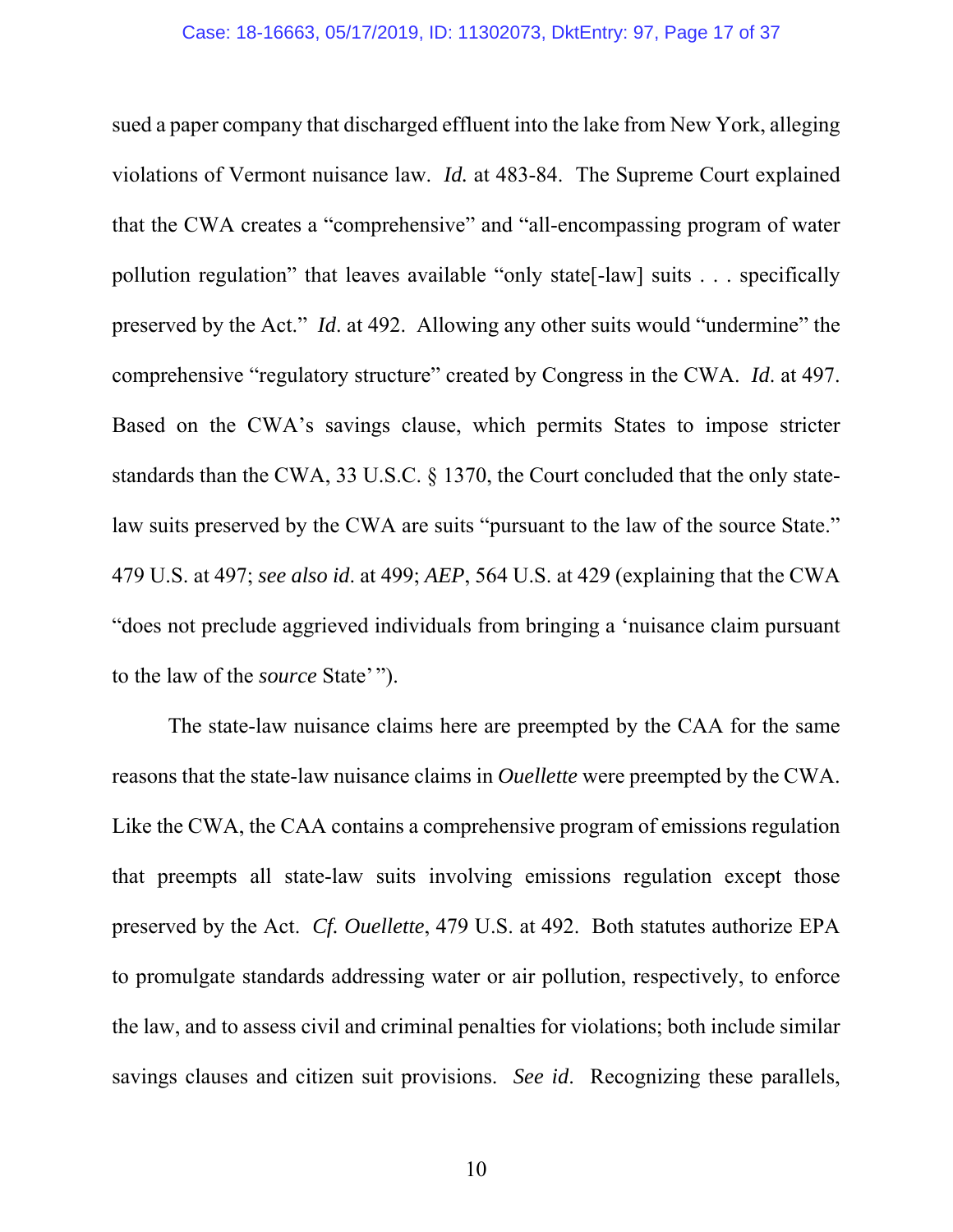#### Case: 18-16663, 05/17/2019, ID: 11302073, DktEntry: 97, Page 18 of 37

three other courts of appeals have applied *Ouellette*'s reasoning to analyze state-law claims related to air emissions. *See Merrick v. Diageo Americas Supply, Inc.*, 805 F.3d 685, 693 (6th Cir. 2015); *Bell v. Cheswick Generating Station*, 734 F.3d 188, 190-91 (3d Cir. 2013); *North Carolina ex rel. Cooper v. TVA*, 615 F.3d 291, 301 (4th Cir. 2010).

 The CAA saving clause generally provides that nothing in the Act "shall preclude or deny the right of any State or political subdivision thereof to adopt or enforce (1) any standard or limitation respecting emissions of air pollutants or (2) any requirement respecting control or abatement of air pollution." 42 U.S.C. § 7416. Because this savings clause is virtually identical to the savings clause in the CWA, the best reading of the CAA is that (like the CWA) it preempts state-law suits involving emissions of air pollutants except those "pursuant to the law of the source State." *Ouellette*, 479 U.S. at 497. Although the plain language of the clauses makes clear that some state regulation is preserved, *see id.* at 492, it does not suggest that Congress intended to allow every State affected by air pollution to sue out-of-state sources under its own laws, irrespective of interstate boundaries. Looking next to the goals and policies of the CAA, it is clear that under the CAA (as under the CWA), allowing a State to apply its law to out-of-state emissions would interfere with the "full purposes and objectives of Congress." *Id*. at 493.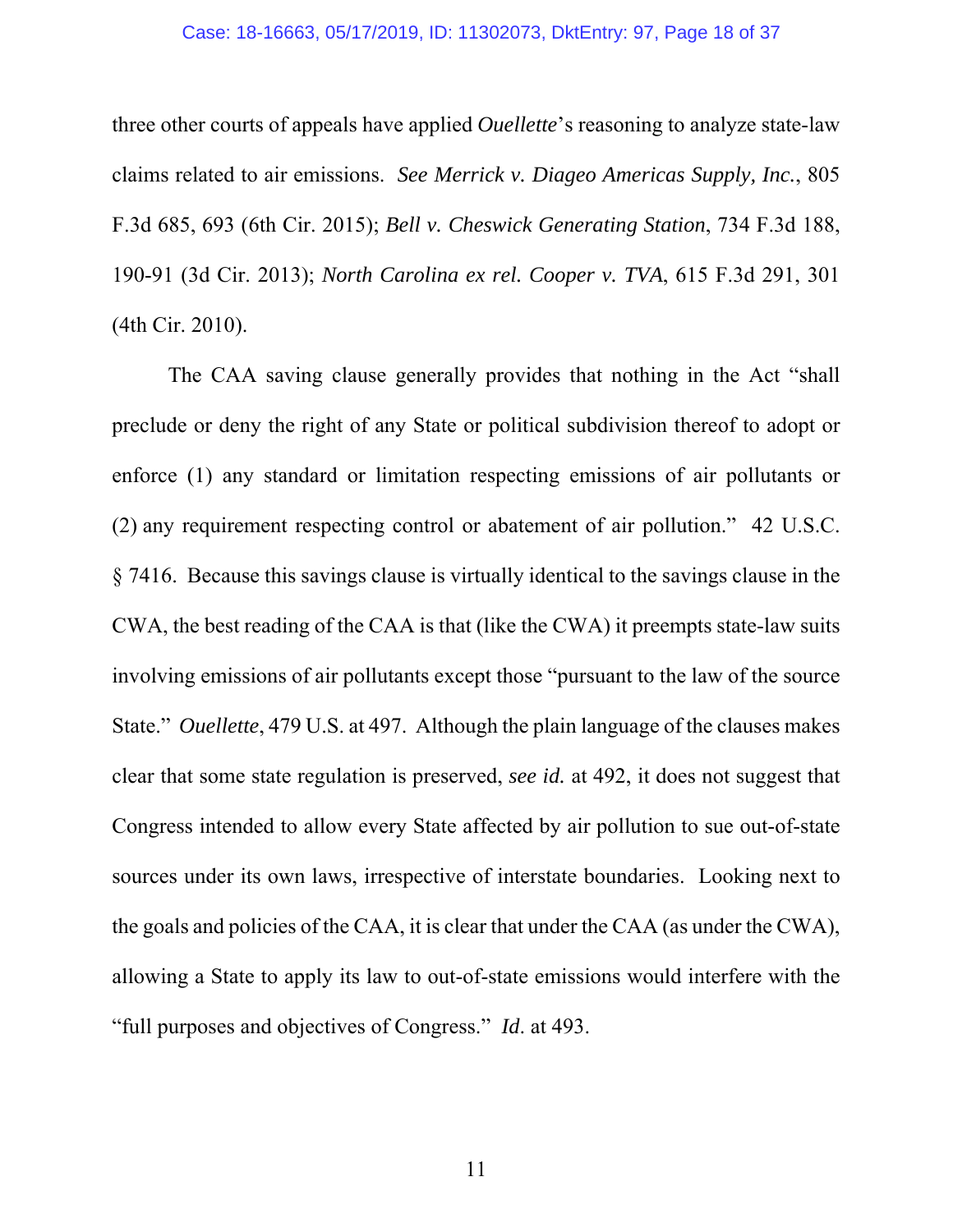The structure of the CAA makes plain that only suits under the law of the source State survive. The Act establishes a comprehensive system of federal regulation, *see North Carolina*, 615 F.3d at 301, while preserving States' role in controlling air pollution within their borders, *see* 42 U.S.C. § 7401(a)(3) ("[A]ir pollution control at *its source* is the primary responsibility of States and local governments." (emphasis added)); *id*. § 7416. Allowing an affected State to hold sources outside its borders accountable to its own pollution laws would disrupt and undermine the source States' authority under the Act. In this scenario, for example, a court in an affected state could assess penalties requiring a source in another State to change pollution-control methods, notwithstanding the source's compliance with all source state and federal permit obligations. Affected States could thereby "do indirectly what they could not do directly ⸻ regulate the conduct of out-of-state sources." *Ouellette*, 479 U.S. at 495; *see also North Carolina*, 615 F.3d at 296, 302- 04 (noting the "unpredictable consequences and potential confusion" that could flow from application of the nuisance laws of multiple States, with "the prospect of multiplicitous decrees or vague and uncertain nuisance standards"). Allowing States to reach conduct beyond their own borders in this manner also raises due process concerns. *Cf. BMW of North America v. Gore*, 517 U.S. 559 (1996).

 Here, the Cities did not sue Defendants under the laws of the many States in which their fossil fuels were produced, sold, and combusted; they sued only under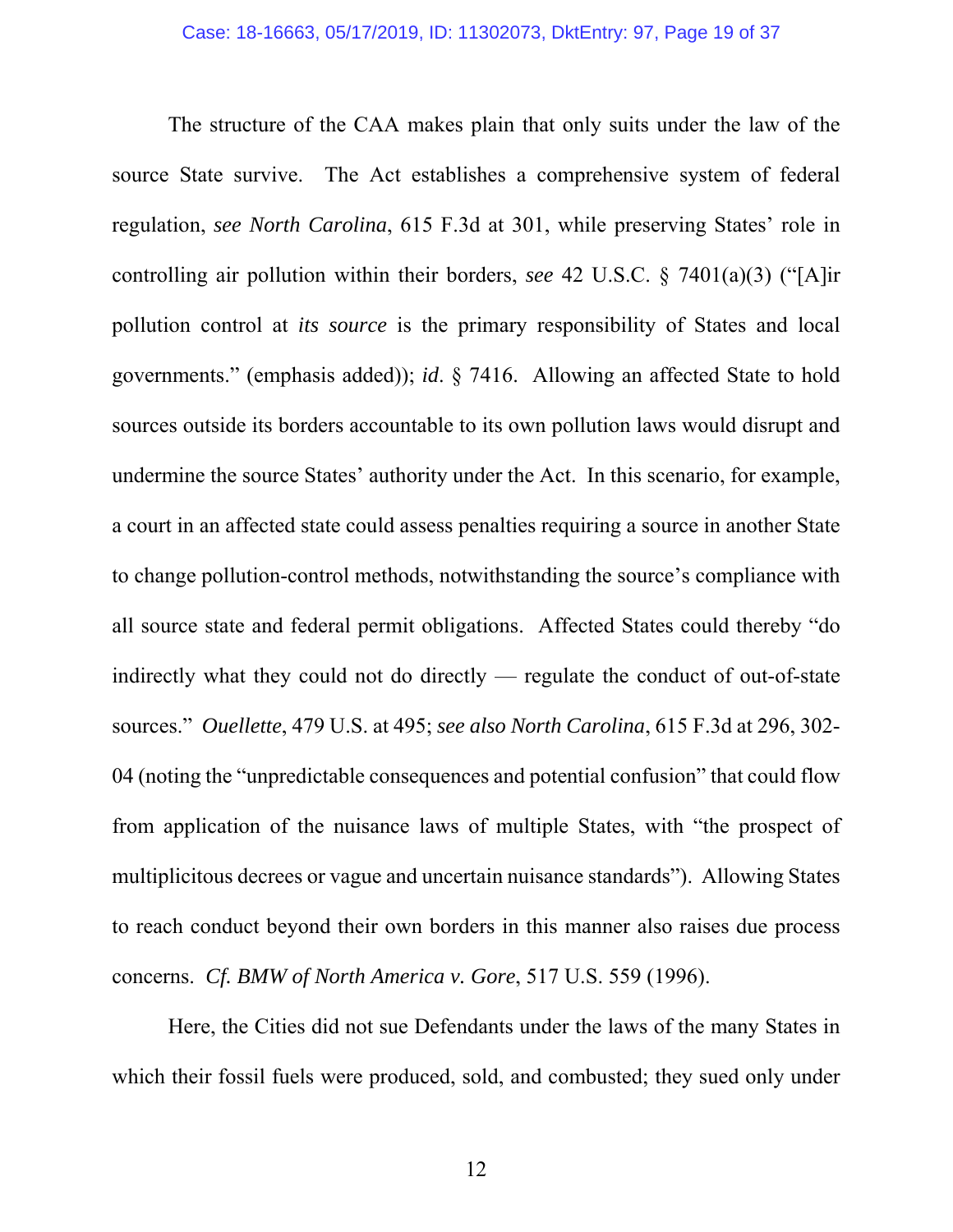#### Case: 18-16663, 05/17/2019, ID: 11302073, DktEntry: 97, Page 20 of 37

the law of the "affected State" of California. The Cities' claims are thus preempted just as the nuisance claim under Vermont law was preempted in *Ouellette*.<sup>\*</sup> Neither of the Cities' two arguments to avoid preemption is persuasive.

*First*, the Cities disavow an intent to regulate emissions, instead alleging harm from the production and sale of fossil fuels. But the Cities' allegations of injury from the effects of climate change turn on greenhouse gas emissions from burning fossil fuels, not on the production and sale of fossil fuels. *See, e.g.*, 2 E.R. 89, ¶ 92 (alleging that for "many years, Defendants have produced massive quantities of fossil fuels that, when combusted, emit carbon dioxide, the most important greenhouse gas"); 2 E.R. 159, ¶ 92 (same). Thus, the Cities seek to hold Defendants liable based on the same conduct (greenhouse gas emissions) and the same alleged harm (sea level rise) that the Supreme Court in *AEP* concluded conflicted with the Clean Air Act. 564 U.S. at 417, 423-25. As the district court rightly observed: "If an oil producer cannot be sued under the federal common law for their own emissions, *a fortiori* they cannot be sued for someone else's." 1 E.R. 19. Indeed, each court that has considered the Cities' argument has rejected plaintiffs' attempts to distinguish *AEP*. *See id.*; *County of San Mateo v. Chevron Corp.*, 294 F. Supp. 3d

l

<sup>\*</sup> Because the Cities have declined to limit their claims to purely in-state sources, we do not address how such claims might be analyzed. Likewise, many States have a wide range of state-level programs relating to climate change. *See* Brief for Amici Curiae States of California et al., ECF No. 38, at 6-8. This brief is not intended to address those programs or any preemption analysis that might apply to them.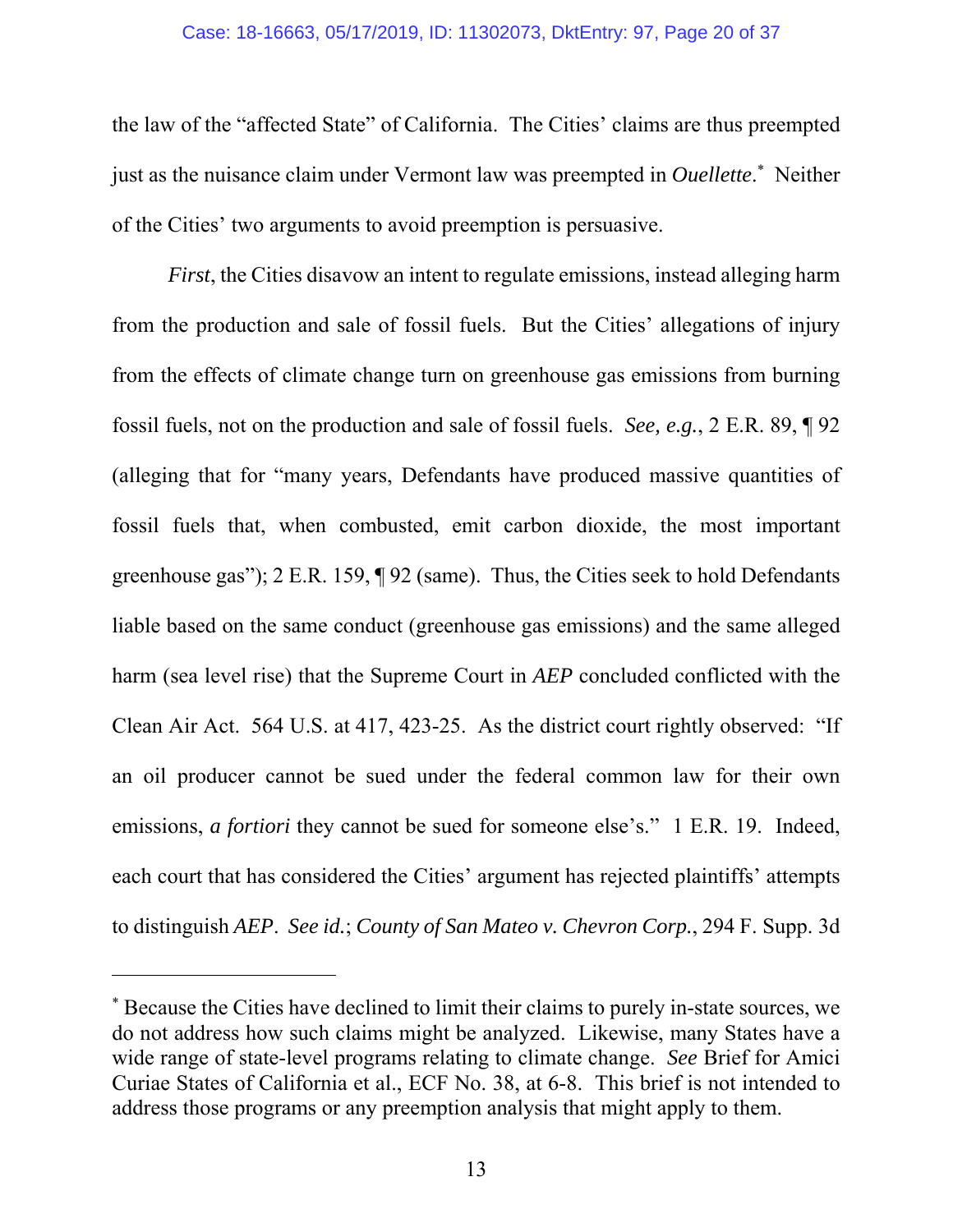# 934, 938 (N.D. Cal. 2018); *City of New York v. BP p.l.c.*, 325 F. Supp. 3d 466, 474 (S.D.N.Y. 2018).

*Second*, the Cities argue that their claims are not preempted because they seek an abatement fund for the costs of sea walls and other infrastructure, a remedy that is not available under the CAA. But the Supreme Court has held state common law preempted even when a federal statute does not provide precisely the same remedies. In *Ouellette*, the United States argued that compensatory damages awarded pursuant to state law would not interfere with the CWA because they "only require the source to pay for the external costs created by the pollution, and thus do not 'regulate' in a way inconsistent with the Act." 479 U.S. at 498 n.19. The Court disagreed: a defendant "might be compelled to adopt different or additional means of pollution control from those required by the Act, regardless of whether the purpose of the relief was compensatory or regulatory." *Id*. Such a result is irreconcilable with the CWA's exclusive grant of authority to EPA and the source State. *Id*.

 The Cities cannot distinguish *Ouellette* by framing their claims as production and sale rather than emissions, or by seeking an abatement fund in lieu of an injunction. Because the Cities seek to hold Defendants accountable under California nuisance law for countless domestic emissions sources outside the State, the Cities' claims are preempted.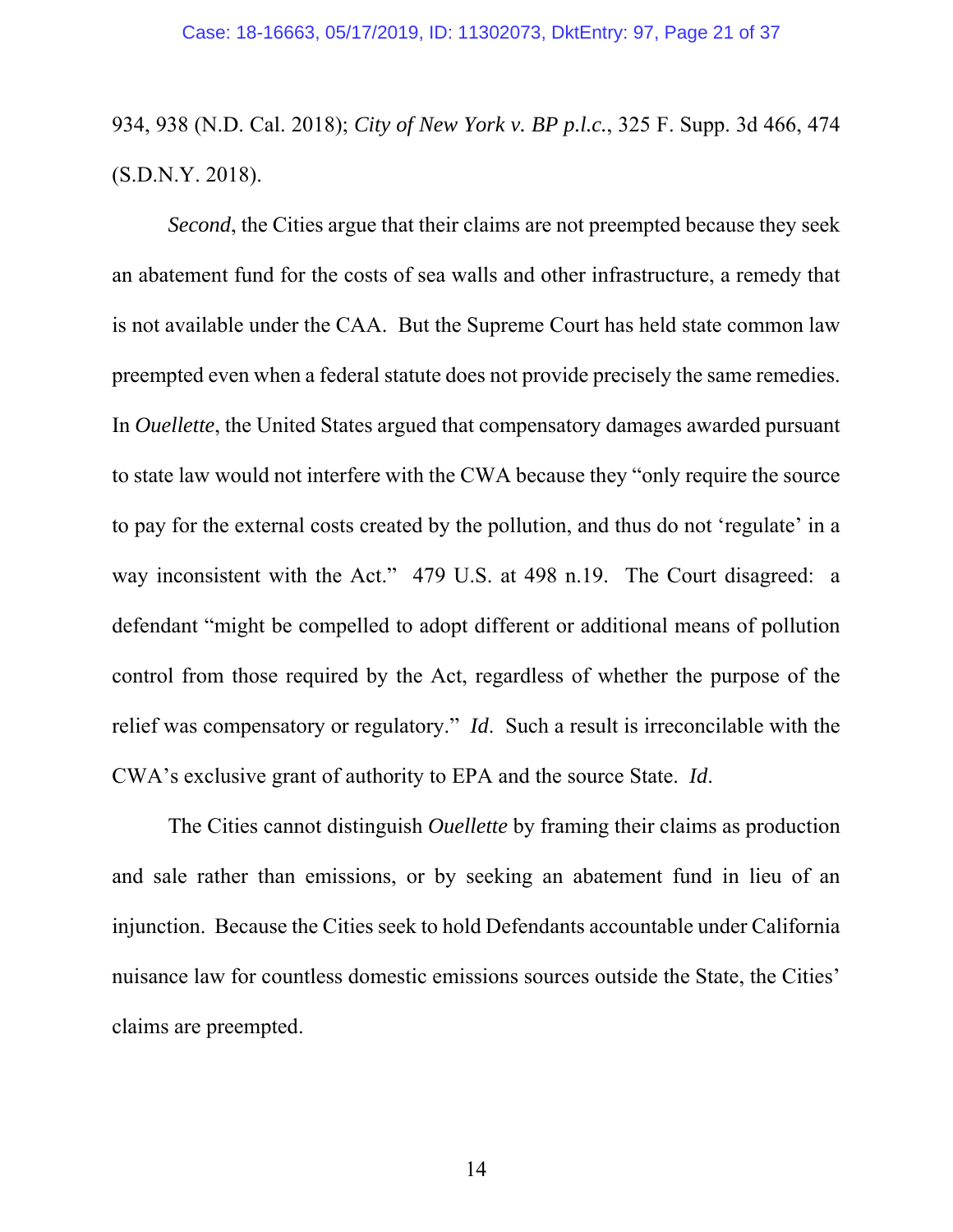### **B. The Cities' state-law claims alleging harm from sources outside the United States also are preempted.**

 The Cities' claims are also preempted by the Foreign Commerce Clause and by the foreign affairs power of the Executive Branch because they have more than an incidental or indirect effect on the actions of foreign nations and impermissibly intrude into the field of foreign affairs. The Cities asked the district court to conclude that Defendants' international fossil fuel production and sale, and the resulting emissions in foreign countries, constitutes a nuisance under California law. Where, as here, the Cities seek to project state law into the jurisdiction of other nations, the potential is particularly great for inconsistent legislation and resulting conflict, as well as for interference with United States foreign policy.

 The Constitution grants authority to Congress to "regulate commerce with foreign nations" (the Foreign Commerce Clause), art. I, § 8, cl. 3; and to the President to "make Treaties" (among other authorities collectively described as the "foreign affairs" power), art. II, § 2, cl. 2. By extension of the rule established by the Interstate Commerce Clause, the Foreign Commerce Clause prohibits a State from regulating commerce wholly outside its borders, whether or not effects are felt within the State. *See Healy v. Beer Institute*, 491 U.S. 324, 336 (1989). Here, a monetary award to the Cities based on Defendants' foreign extraterritorial conduct could have the "practical effect" of curbing fossil fuel production in foreign countries ⸻ an outcome inconsistent with the Foreign Commerce Clause because it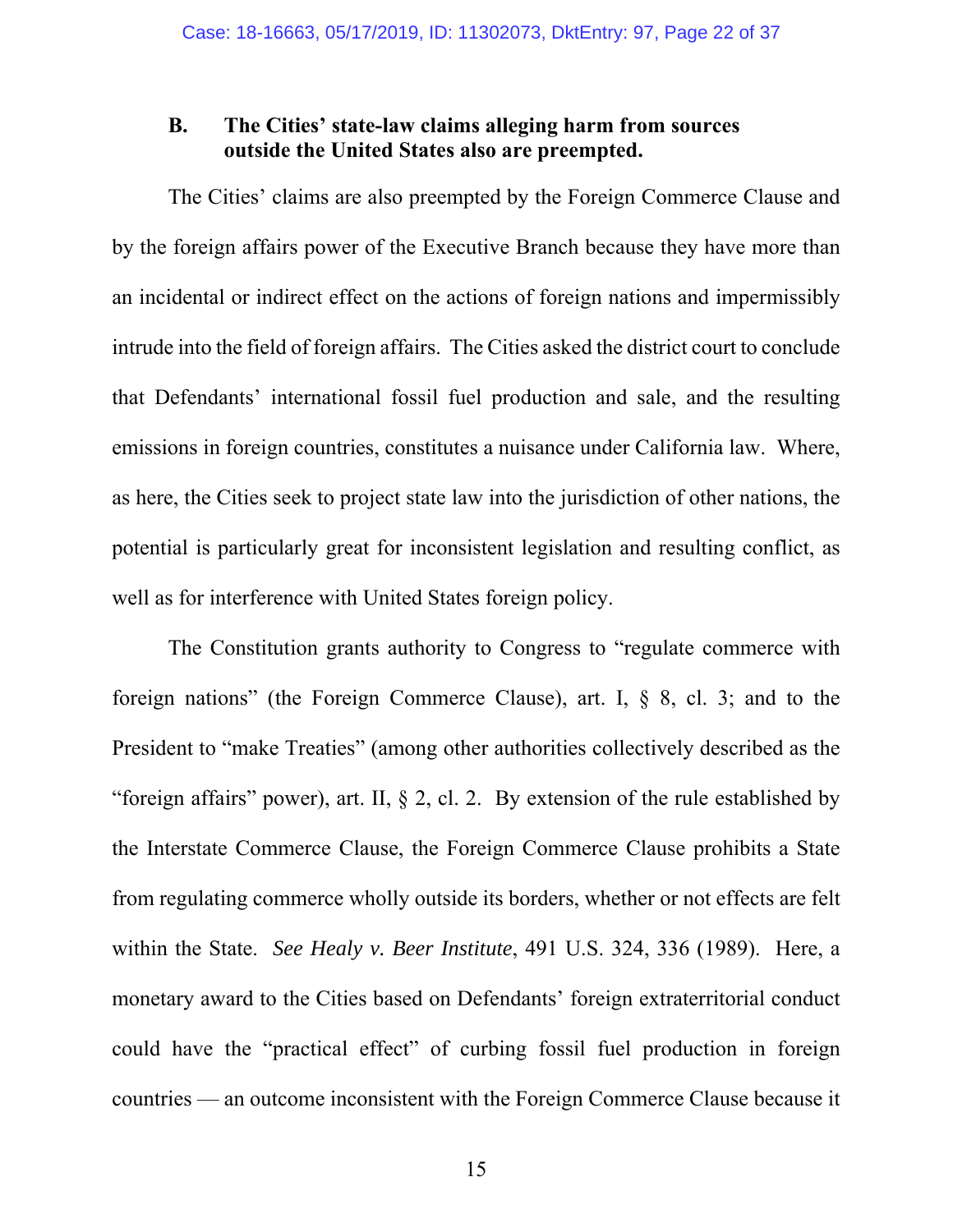#### Case: 18-16663, 05/17/2019, ID: 11302073, DktEntry: 97, Page 23 of 37

"control[s] conduct beyond the boundaries of the [country]." *National Foreign Trade Council v. Natsios*, 181 F.3d 38, 69 (1st Cir. 1999) (quoting *Healy*, 491 U.S. at 336), *aff'd*, 530 U.S. 363 (2000).

 Decisions by foreign governments about energy production are a species of "uniquely sovereign" acts. *MOL, Inc. v. Peoples Republic of Bangladesh*, 736 F.2d 1326, 1329 (9th Cir. 1984). Such governments also have their own laws and policies to regulate greenhouse gas emissions. In contrast, the interest of a single American State in foreign energy and environmental regulatory regimes is so attenuated as to raise serious due process concerns. *See, e.g., BMW*, 517 U.S. at 568-73. Moreover, as discussed in the previous section, the CAA limits the authority of States to apply their nuisance laws to air emissions outside their borders, underlining the limited authority of the State in this arena. Because the Cities' claims interfere with these foreign regulatory regimes, they are preempted by the Foreign Commerce Clause.

 Such interference would further undermine the exclusive grants of authority to the representative branches of the federal government to conduct the Nation's foreign policy. Efforts to address climate change, including in a variety of multilateral fora, have for decades been a focus of U.S. foreign policy. In particular, international negotiations related to climate change regularly consider whether and how to pay for the costs to adapt to climate change and whether and how to share costs among different countries and international stakeholders ⸻ the very issues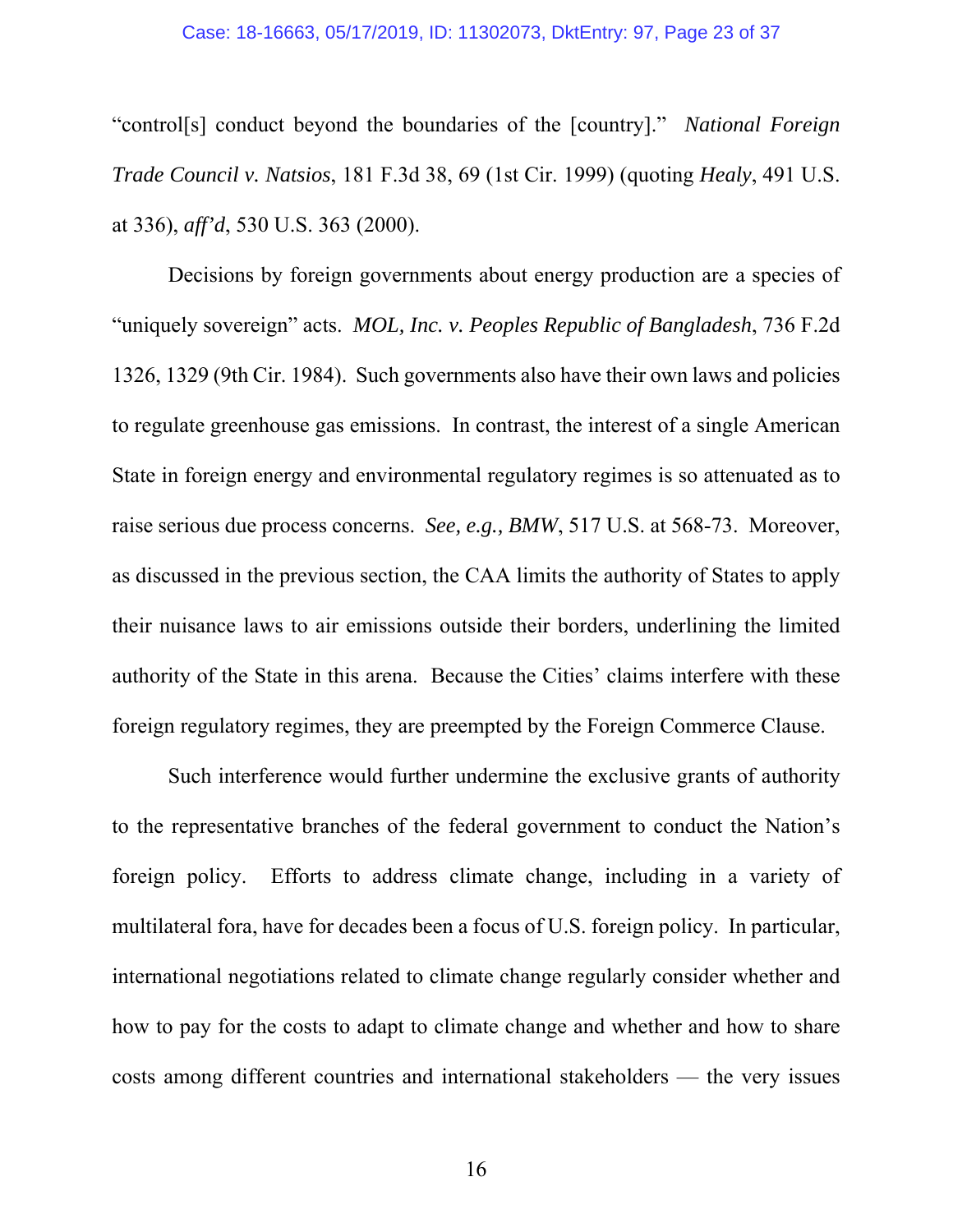raised by the Cities' suit. Application of state nuisance law to pay for the costs of adaptation and to regulate production and consumption of fossil fuels overseas would substantially interfere with the ongoing foreign policy of the United States.

 Importantly, the United States is a Party to the UNFCCC, which aims to stabilize greenhouse gas concentrations while also enabling sustainable economic development. UNFCCC art. 2. A particularly contentious aspect of climate-related negotiations has been the provision of financial assistance. In this regard, the UNFCCC calls for the provision of financial resources through a mechanism to assist developing countries in implementing measures to mitigate and adapt to climate change. UNFCCC arts. 4.3, 11. Of particular relevance here, the United States' longstanding position in international negotiations is to oppose the establishment of sovereign liability and compensation schemes at the international level. *See, e.g.*, Todd Stern, Special Envoy for Climate Change, Special Briefing (Oct. 28, 2015), https://2009-2017.state.gov/s/climate/releases/2015/248980.htm ("We obviously do have a problem with the idea, and don't accept the idea, of compensation and liability and never accepted that and we're not about to accept it now.").

 The Cities' claims threaten to conflict with the United States' foreign policy, including the balance of national interests struck by the UNFCCC. *See, e.g.*, *In re Philippine National Bank*, 397 F.3d 768, 772 (9th Cir. 2005) (endorsing "the strong sense of the Judicial Branch that its engagement in the task of passing on the validity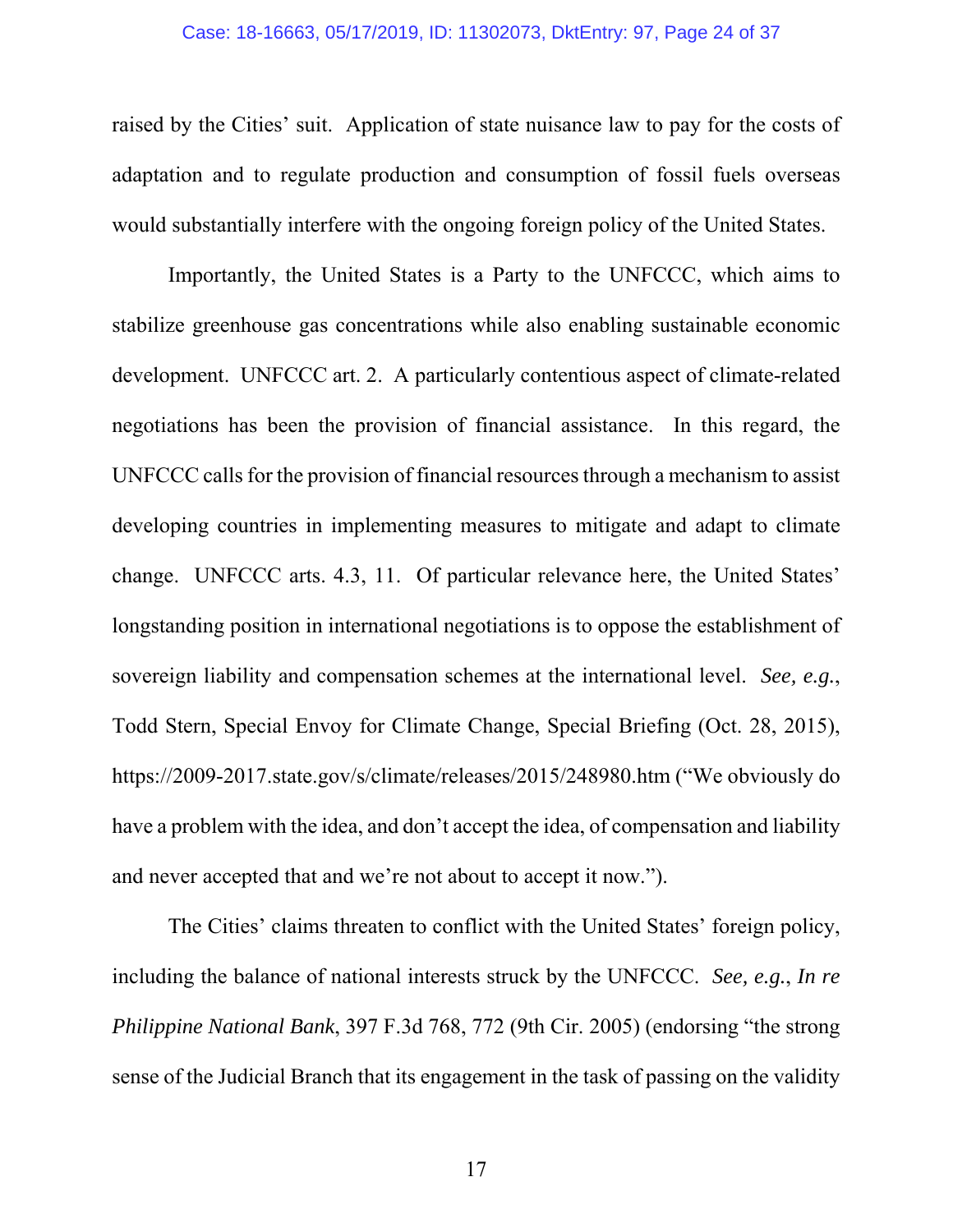#### Case: 18-16663, 05/17/2019, ID: 11302073, DktEntry: 97, Page 25 of 37

of foreign acts of state may hinder the conduct of foreign affairs" (internal quotation marks omitted)). The Cities seek compensation for costs of climate adaptation allegedly caused by the production and consumption of Defendants' products abroad. Such a result would not only conflict with the United States' international position regarding compensation, it also could undermine the approach to the provision of financial assistance under the UNFCCC. *See American Insurance Ass'n v. Garamendi*, 539 U.S. 396, 427 (2003); *In re Assicurazioni Generali, S.P.A.*, 592 F.3d 113, 118 (2d Cir. 2010) (applying same principle to invalidate state statutory and common-law claims that sufficiently "conflicted with the Government's policy that [Holocaust] claims should be resolved exclusively through" an international body).

 In addition, foreign governments may view an award of damages to the Cities based on energy production within their borders as interfering in their own regulatory and economic affairs, and they could respond by seeking to prevent the imposition of these costs, by seeking payment of reciprocal costs, or by taking other action. *See, e.g.*, *Morrison v. National Australia Bank Ltd.*, 561 U.S. 247, 269 (2010); *Japan Line, Ltd*. *v. County of Los Angeles*, 441 U.S. 434, 450 (1979) (explaining that affected foreign nations "may retaliate against American-owned instrumentalities present in their jurisdictions," causing the Nation as a whole to suffer). If other countries were to seek transnational compensation or funding for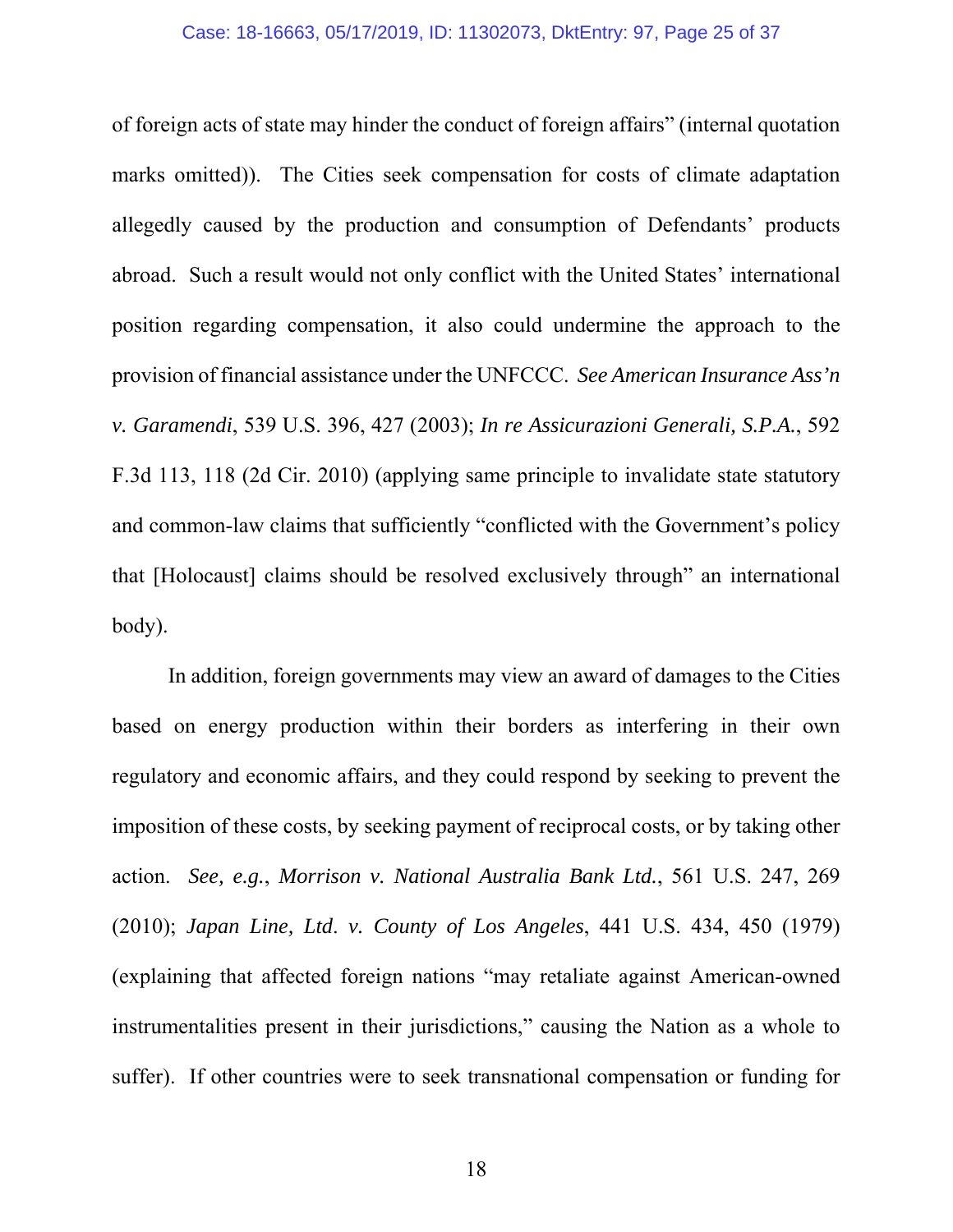#### Case: 18-16663, 05/17/2019, ID: 11302073, DktEntry: 97, Page 26 of 37

adaptation to climate change, such claims would need to be addressed by the federal government, not one or more States. The approach advanced by the Cities would "compromise the very capacity of the President to speak for the Nation with one voice in dealing with other governments." *Crosby v. National Foreign Trade Council*, 530 U.S. 363, 381 (2000).

 Because the Cities' claims challenging production and consumption of fossil fuels outside the United States have the effect of regulating conduct beyond U.S. boundaries and impermissibly interfere with the conduct of foreign affairs, they are preempted by the Foreign Commerce Clause and the foreign affairs power.

### **III. The Cities likewise have no remedy if their claims arise under federal common law.**

 The district court concluded that any applicable federal common law claims are displaced or should be dismissed because they interfere with separation of powers. The United States agrees that regardless of whether the Cities' claims arise under California law or under federal common law, the Cities have no remedy. To resolve the merits, therefore, this Court need not decide which law governs: the result is the same under either analysis, requiring dismissal of the Cities' claims.

 As discussed in Part II above, the Cities may not pursue their claims if they are viewed as arising under California law. The same is true if these claims are viewed as arising under federal common law. Such law does not afford a remedy to the Cities, both because (1) federal common law remedies for interstate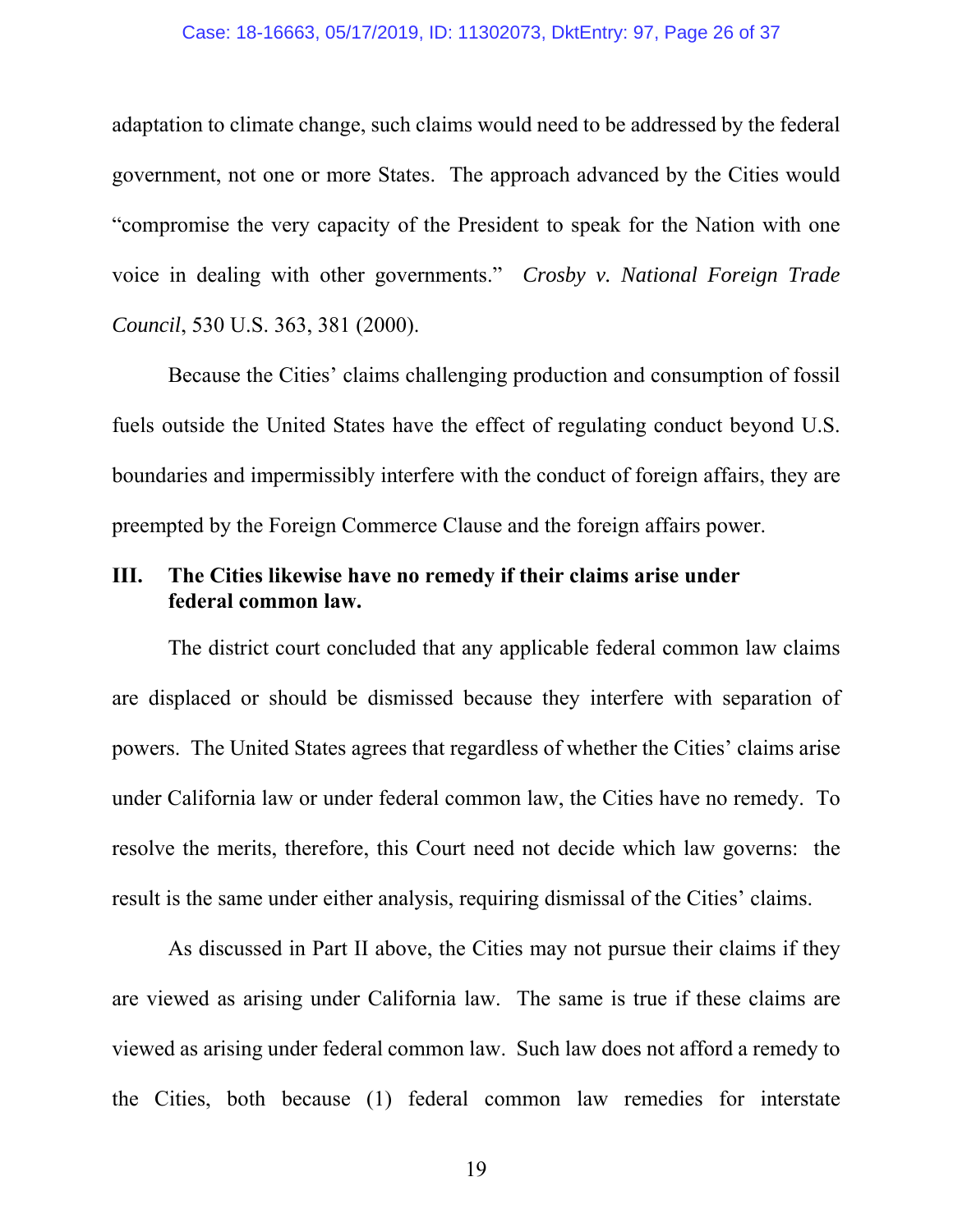#### Case: 18-16663, 05/17/2019, ID: 11302073, DktEntry: 97, Page 27 of 37

environmental harms are restricted to States (as opposed to subdivisions thereof); and (2) courts correctly have declined to recognize federal common law claims to address complex, transboundary harms like those in this case — and this Court should not be the first to do so. But if any federal common law claims might theoretically exist in the present circumstances, then the district court correctly held that such claims would necessarily be displaced by the Clean Air Act.

#### **A. Federal common law remedies are narrowly constrained.**

 The Supreme Court has recognized a limited remedy available to *States* under the federal common law of nuisance to redress certain interstate environmental harms. *See Illinois v. City of Milwaukee*, 406 U.S. 91 (1972) (*Milwaukee I*). But the Supreme Court has never extended such a remedy to other categories of plaintiffs and other categories of claims. This Court may not take such a step without infringing on Congress's authority to conclusively establish and define remedies arising under federal law.

 The Supreme Court has not recognized a nuisance claim under federal common law for almost half a century. Even the claim identified in *Milwaukee I* is no longer applicable, as it was displaced by the later-enacted CWA. *City of Milwaukee v. Illinois*, 451 U.S. 304, 317 (1981) (*Milwaukee II*). Moreover, in the decades since *Milwaukee I* and *II*, the Supreme Court has stressed in a wide range of contexts that it is the prerogative of *Congress* to create causes of action expressly

20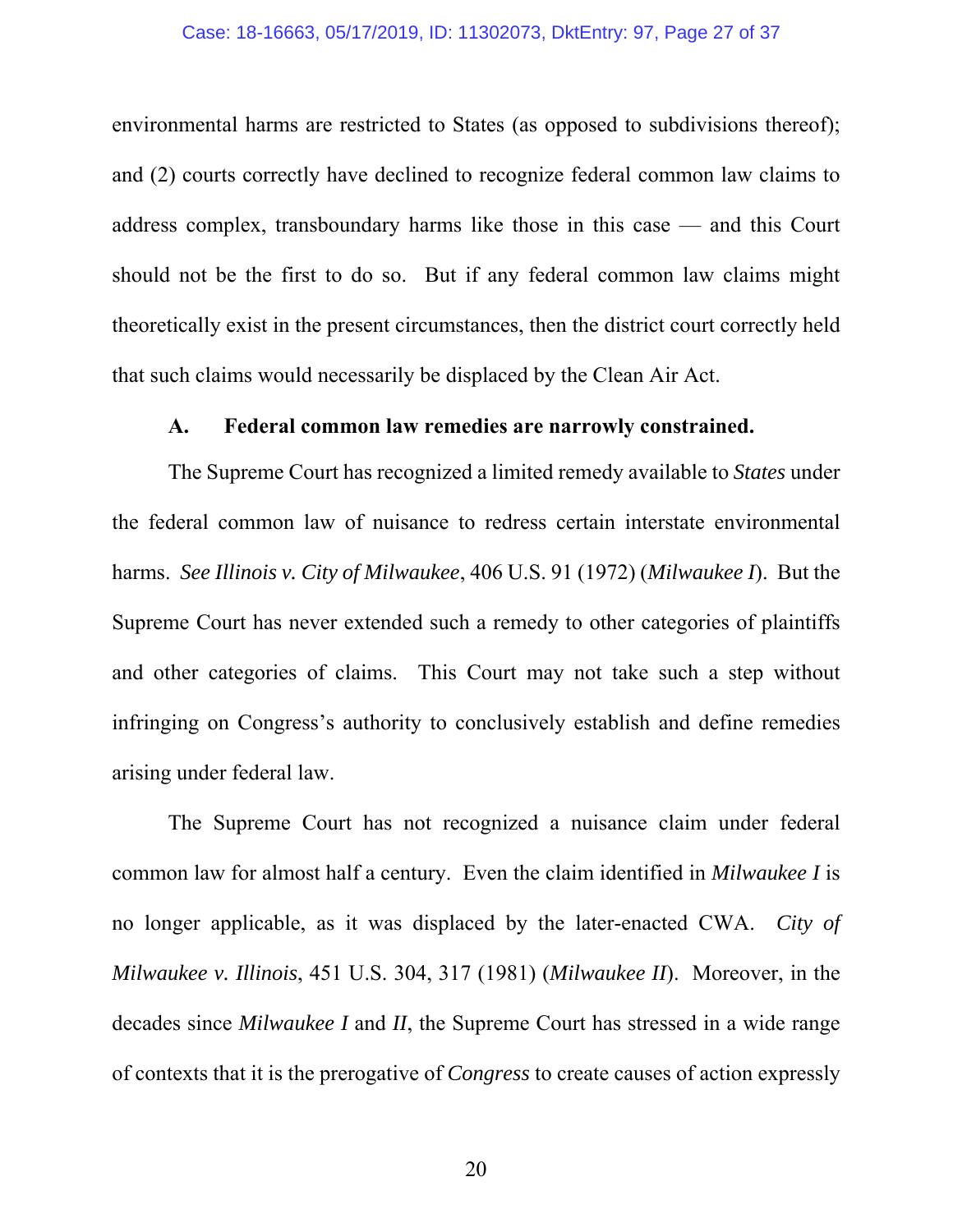#### Case: 18-16663, 05/17/2019, ID: 11302073, DktEntry: 97, Page 28 of 37

by statute, and that implied or non-statutory remedies are disfavored. In *AEP*, for example, the Court opined that it "remains mindful that it does not have creative power akin to that vested in Congress." 564 U.S. at 422; *see also Ziglar v. Abbasi*, 137 S. Ct. 1843, 1857 (2017); *Alexander v. Sandoval*, 532 U.S. 275, 286 (2001).

In *AEP*, the Supreme Court expressly left open two antecedent issues: (1) whether non-state plaintiffs, including political subdivisions of a state, may bring federal common law nuisance claims; and (2) whether federal common law claims are available to redress climate-related harms at all. 564 U.S. at 422-23. This case implicates both questions, which we address in turn.

### **1. Political subdivisions of States should not be afforded federal common law nuisance claims.**

 States have a central role in the Constitution's framework, and Article III confers original jurisdiction on the Supreme Court for suits in which States are parties. *See* U.S. Const. art. III, § 2, cl. 2; *see also id.* § 2, cl. 1 (extending the judicial power to controversies between states and between a state and a citizen of another state). Historically, nuisance actions under federal common law were brought by States invoking the Supreme Court's original jurisdiction; the Court later broadened these claims to allow States to proceed in other courts as well. *Ohio v. Wyandotte Chemicals Corp*., 401 U.S. 493 (1973). Article III's grant of original jurisdiction, as implemented by Congress in 28 U.S.C. § 1251, implicitly authorizes the Court to fashion federal common law to govern suits involving States. By contrast, there is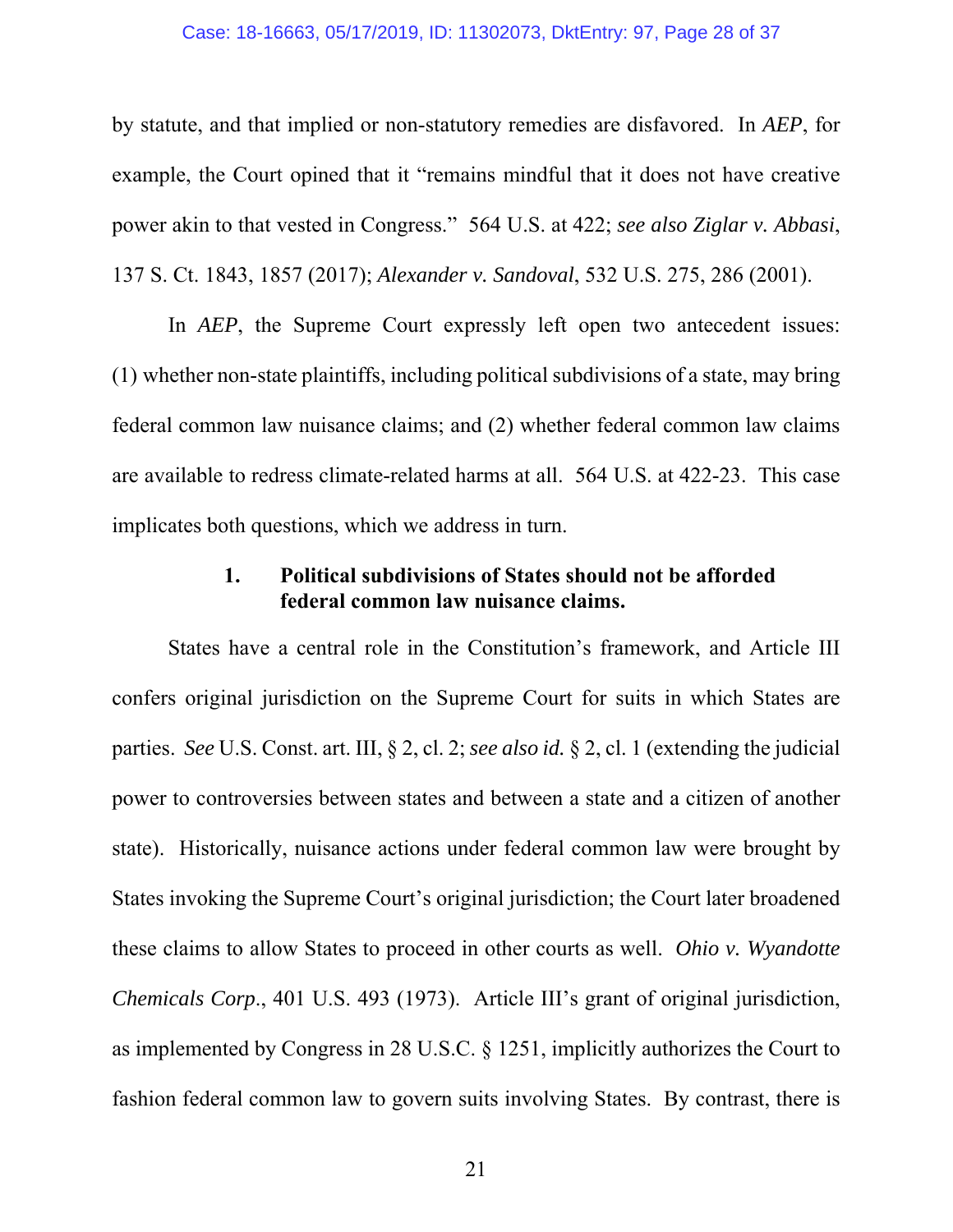#### Case: 18-16663, 05/17/2019, ID: 11302073, DktEntry: 97, Page 29 of 37

no basis in the text of the Constitution or in any statute for federal courts to create a federal common law of nuisance claim in favor of non-state parties.

The Supreme Court has never authorized any party other than a State (or the United States) to bring such a claim. *See AEP*, 564 U.S. at 422 ("We have not yet decided whether private citizens . . . or political subdivisions . . . of a State may invoke the federal common law of nuisance to abate out-of-state pollution."). As we have discussed, in the one case in which the Supreme Court did address private party claims for interstate environmental harms, it treated those claims as properly arising under state law, subject to preemptive limitations of the cooperative federalism scheme of the federal environmental statutes. *See Ouellette*, 479 U.S. at 489.

The lack of any textual basis for this category of claims also means that no existing federal authority defines the contours of such a claim, or even who is or is not a proper claimant. In comparison, many federal environmental statutes do authorize private claims — but only subject to the express limitations imposed by Congress. A court recognizing a federal common law nuisance claim would lack a basis in positive law to define the scope and other limits of that claim.

In *Connecticut v. American Electric Power Co.*, 582 F.3d 309, 349-61 (2d Cir. 2009), the Second Circuit ruled that non-State plaintiffs may bring a nuisance claim under federal common law, and that such a claim is available to redress alleged climate-related harms. But the Supreme Court subsequently vacated that decision

22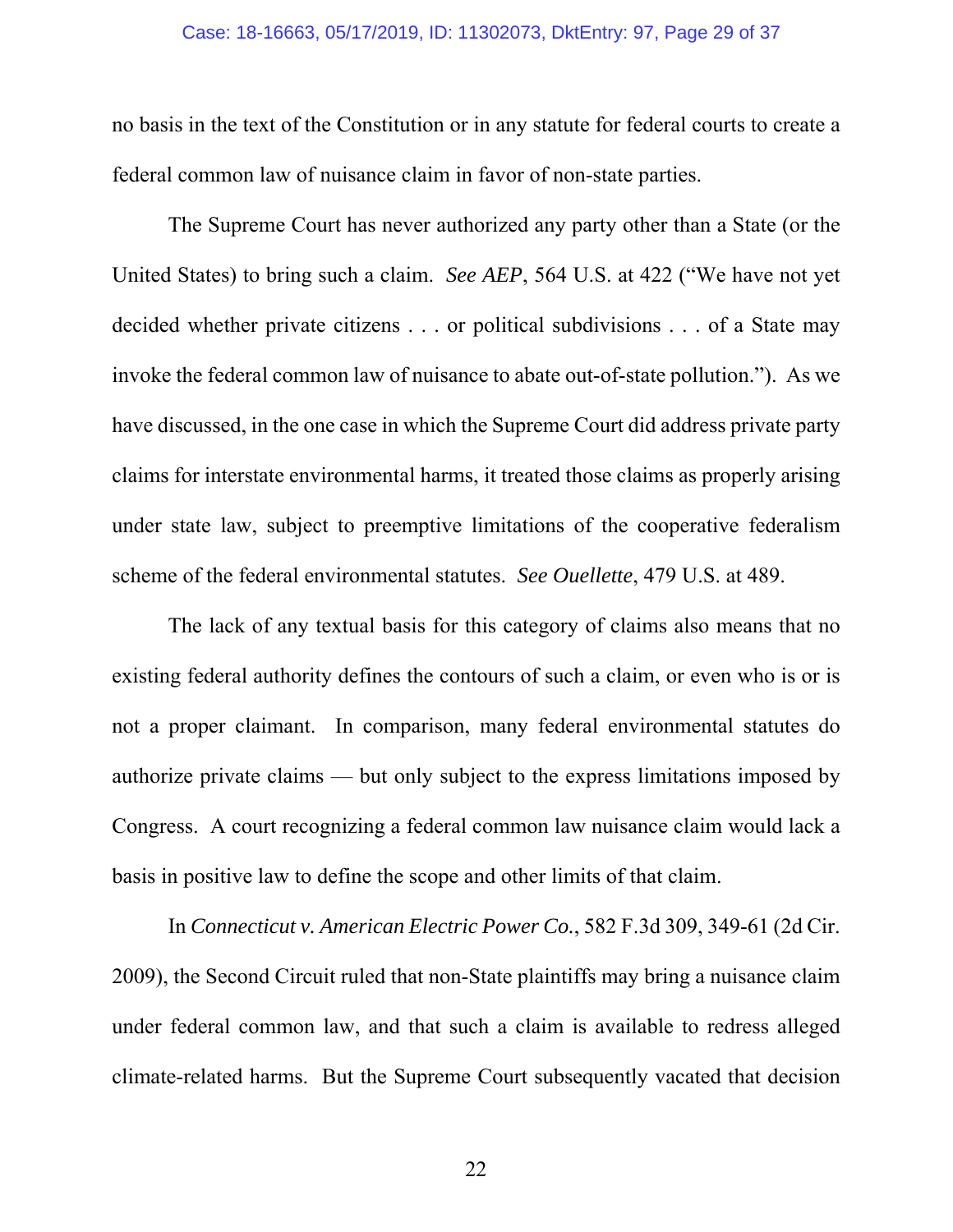and expressly declined to reach both questions. *AEP*, 564 U.S. at 422-23. Nor did this Court decide these issues in *Native Village of Kivalina v. ExxonMobil Corp*., 696 F.3d 849 (9th Cir. 2012). That decision noted in passing the possibility that "federal common law can apply to transboundary pollution suits," *id*. at 855, but then proceeded to apply *AEP* to hold that any federal common law claims that may otherwise exist were displaced by the Clean Air Act.

### **2. The nature of the case does not justify judicial creation of federal common law claims.**

To maintain the secondary role of federal courts in creating legal norms, and concomitantly to protect the primary role of the representative branches, federal common law is ordinarily interstitial in character, such that it is not available for claims as broad and novel as those in this case. The worldwide scope of this case raises complex scientific issues of causation that implicate the global atmosphere and climate system well beyond the more localized harms at issue in *Milwaukee I* and its antecedents. *See Georgia v. Tennessee Copper Co*., 206 U.S. 230, 238 (1907) (enjoining noxious gases traveling from the defendant's plants across the state line into Georgia). The present litigation concerns the production and sale of fossil fuels in numerous states and foreign countries — products that are intermingled in complicated, interdependent streams of international commerce. The Cities' claims for damages depend on the combustion of those products and the subsequent emissions of greenhouse gases by countless sources worldwide. *See AEP*, 564 U.S.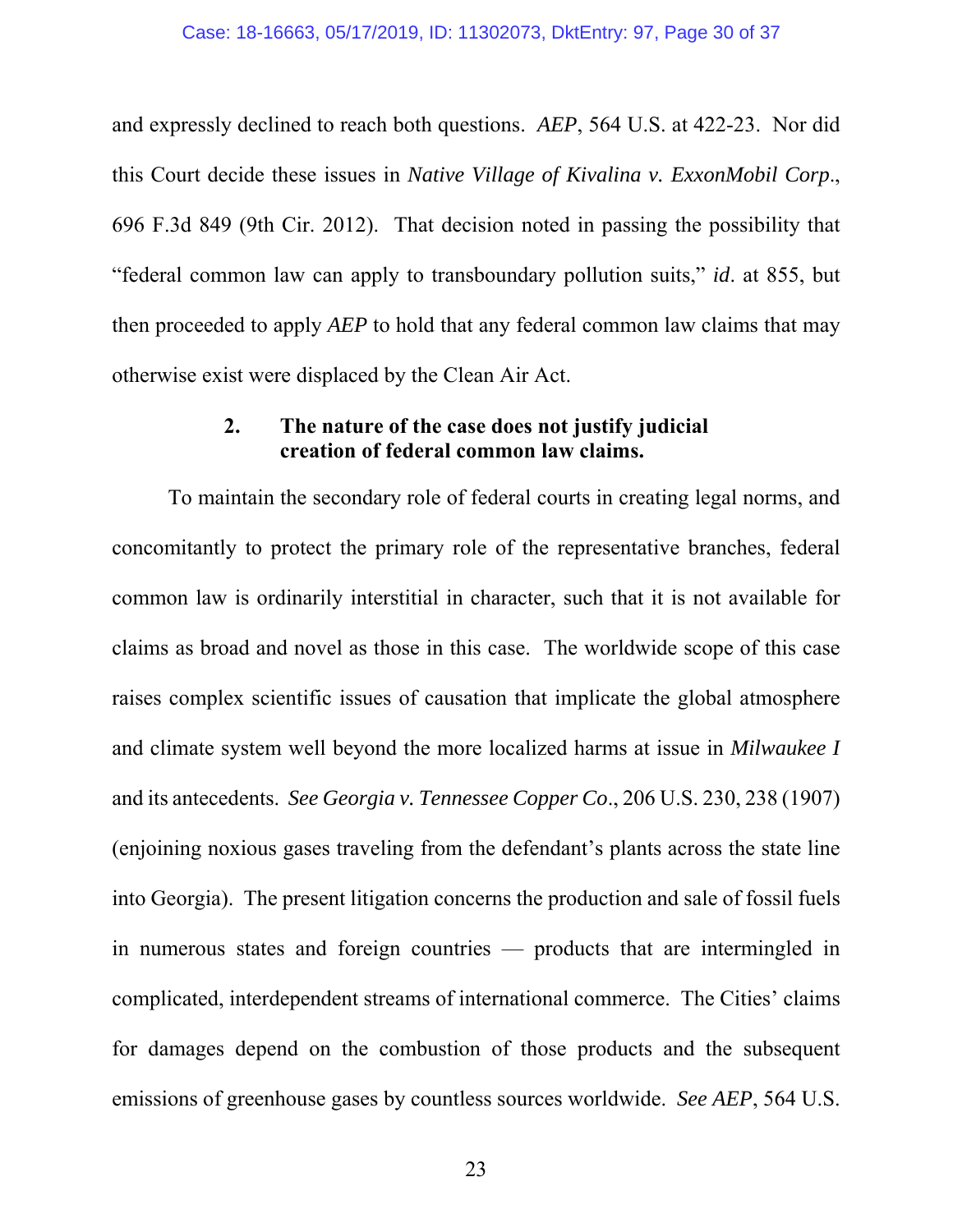at 422 ("Greenhouse gases once emitted become well mixed in the atmosphere; emissions in New Jersey may contribute no more to flooding in New York than emissions in China." (internal quotation marks and citation omitted)); *see also Washington Environmental Council v. Bellon*, 732 F.3d 1131, 1143 (9th Cir. 2013).

Were the Court to fashion a cause of action under federal common law in these circumstances, a host of plaintiffs could proceed in federal court against any defendants with some causal link to greenhouse gas emissions, from businesses to individuals to domestic or foreign governments. Multiple federal district courts hearing these cases could not conceivably arrive at uniform standards for causation and liability. *See AEP*, 564 U.S. at 428 (explaining that "federal district judges, sitting as sole adjudicators, lack authority to render precedential decisions binding other judges, even members of the same court"). Judicial fashioning of a federal common law cause of action here would intrude on Congress' legislative power, expand the traditional role of the federal judiciary, and be inconsistent with principles of judicial restraint — all contrary to Supreme Court precedent. *See Bush v. Lucas*, 462 U.S. 367, 389-90 (1983); *United States v. Standard Oil Co.*, 332 U.S. 301, 316-17 (1947).

#### **B. Any applicable federal common law claim is displaced.**

In the event that the Court concludes that a cause of action is available to the Cities here, it should nevertheless affirm (on either of two independent grounds) the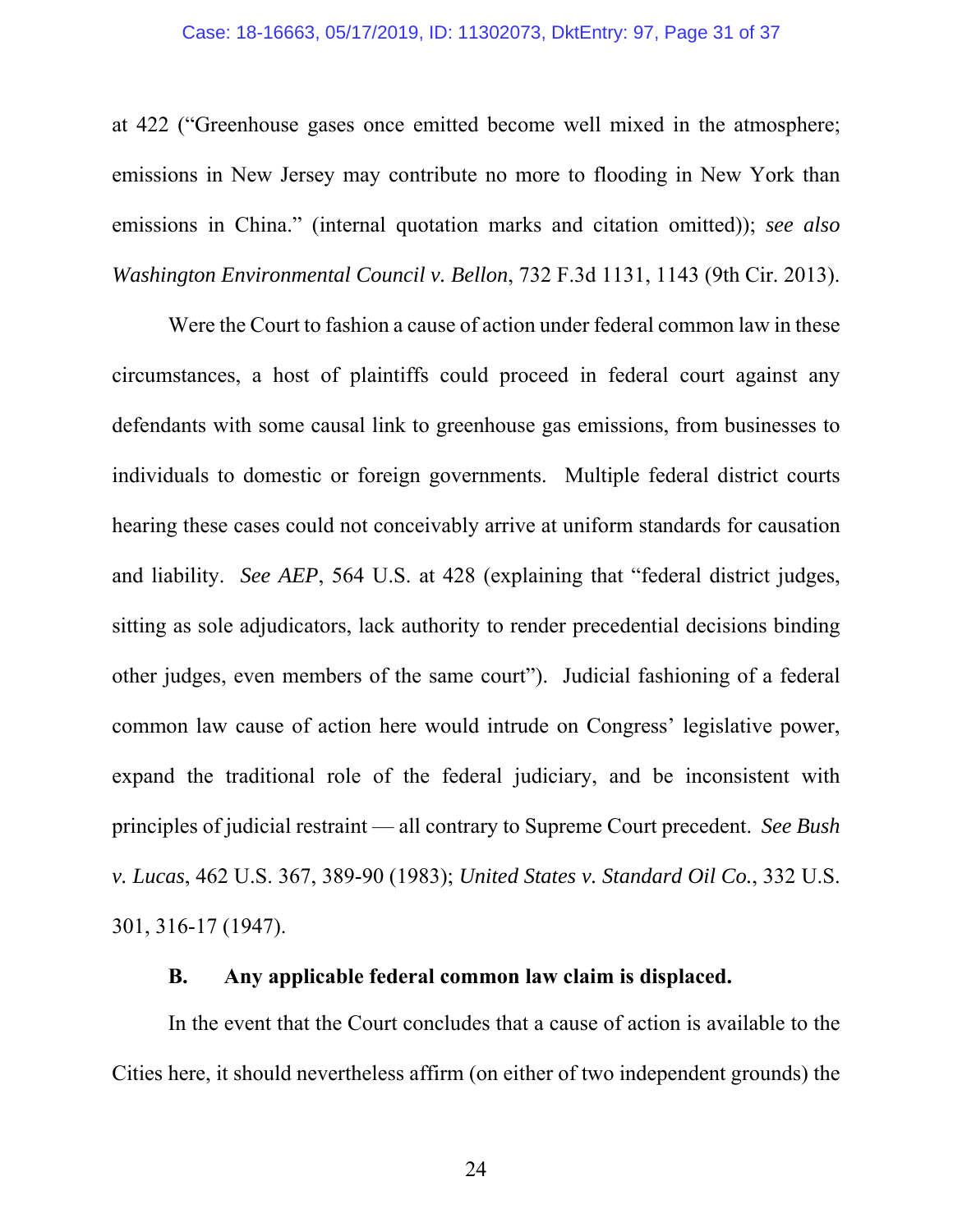#### Case: 18-16663, 05/17/2019, ID: 11302073, DktEntry: 97, Page 32 of 37

district court's conclusion that such a cause of action must be displaced. First, the Supreme Court's decision in *AEP* is directly applicable, and it holds that the Clean Air Act displaces any federal common law claim that might apply on these facts. Second, the international dimensions of this claim likewise trigger displacement. The analysis of these displacement issues resembles the preemption analysis set forth above in Sections II.A and II.B. We summarize rather than repeat that analysis.

In *AEP*, the Court held that the CAA displaced "any federal common law right to seek abatement of carbon-dioxide emissions from fossil-fuel fired power plants." 564 U.S. at 424. The Court explained that "displacement of federal common law does not require the 'same sort of evidence of a clear and manifest [congressional] purpose' demanded for preemption of state law," *id*. at 423 (quoting *Milwaukee II*, 451 U.S. at 317), because "it is primarily the office of Congress, not the federal courts, to prescribe national policy in areas of special federal interest," *id*. at 424. Instead, the test for whether legislation displaces federal common law is simply whether the statute "speak[s] directly to [the] question." *Id*. (quoting *Mobil Oil Corp. v. Higginbotham*, 436 U.S. 618, 625 (1978)). *AEP* held that the CAA speaks directly to greenhouse gas emissions from fossil-fuel combustion at power plants, and accordingly found displacement. *Id*.

As explained in Section II.A above (pp. 9-14), the CAA likewise speaks directly to the regulation of greenhouse gas emissions. When the Act addresses

25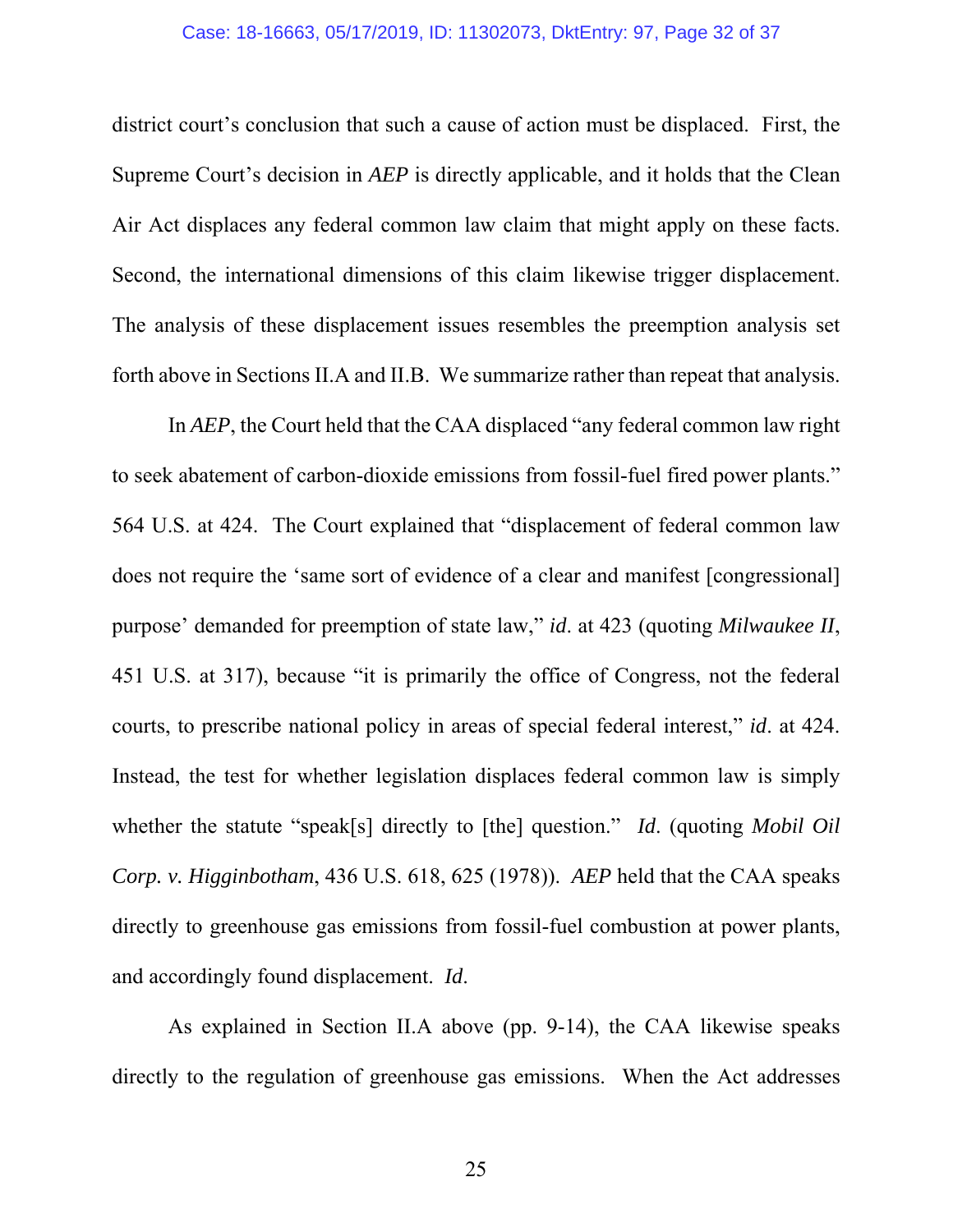#### Case: 18-16663, 05/17/2019, ID: 11302073, DktEntry: 97, Page 33 of 37

regulation of the emissions that would form the basis of a federal common law claim, the Supreme Court has determined there is "no room for a parallel track." *AEP*, 564 U.S. at 425; *see also Kivalina*, 696 F.3d at 853-57. *AEP* emphasized that displacement did not turn on how EPA exercised that authority: "the relevant question for purposes of displacement is 'whether the field has been occupied, not whether it has been occupied in a particular manner.' " 564 U.S. at 426 (quoting *Milwaukee II*, 451 U.S. at 324)). As set forth in Part II, the fact that the Cities' claims target production and sale of fossil fuels, rather than directly targeting the resulting emissions, is immaterial to the analysis.

Nor is the remedy sought by the Cities relevant to displacement. Rather, the relevant issue is the scope of the challenged act. *See Middlesex County Sewerage Authority v. National Sea Clammers Association*, 453 U.S. 1, 21-22 (1981) (holding that the "comprehensive scope" of the CWA sufficed to displace federal common law remedies that have no analogue in that statute, such as claims for compensatory and punitive damages); *see also Kivalina*, 696 F.3d at 857 ("[T]he type of remedy asserted is not relevant to the applicability of the doctrine of displacement.").

The international aspects of the Cities' claims likewise require that, if a federal common-law cause of action could be fashioned here, it could not be extended to impose liability on production, sale, or combustion of fossil fuels outside the United States. To the United States' knowledge, no nuisance claim with an international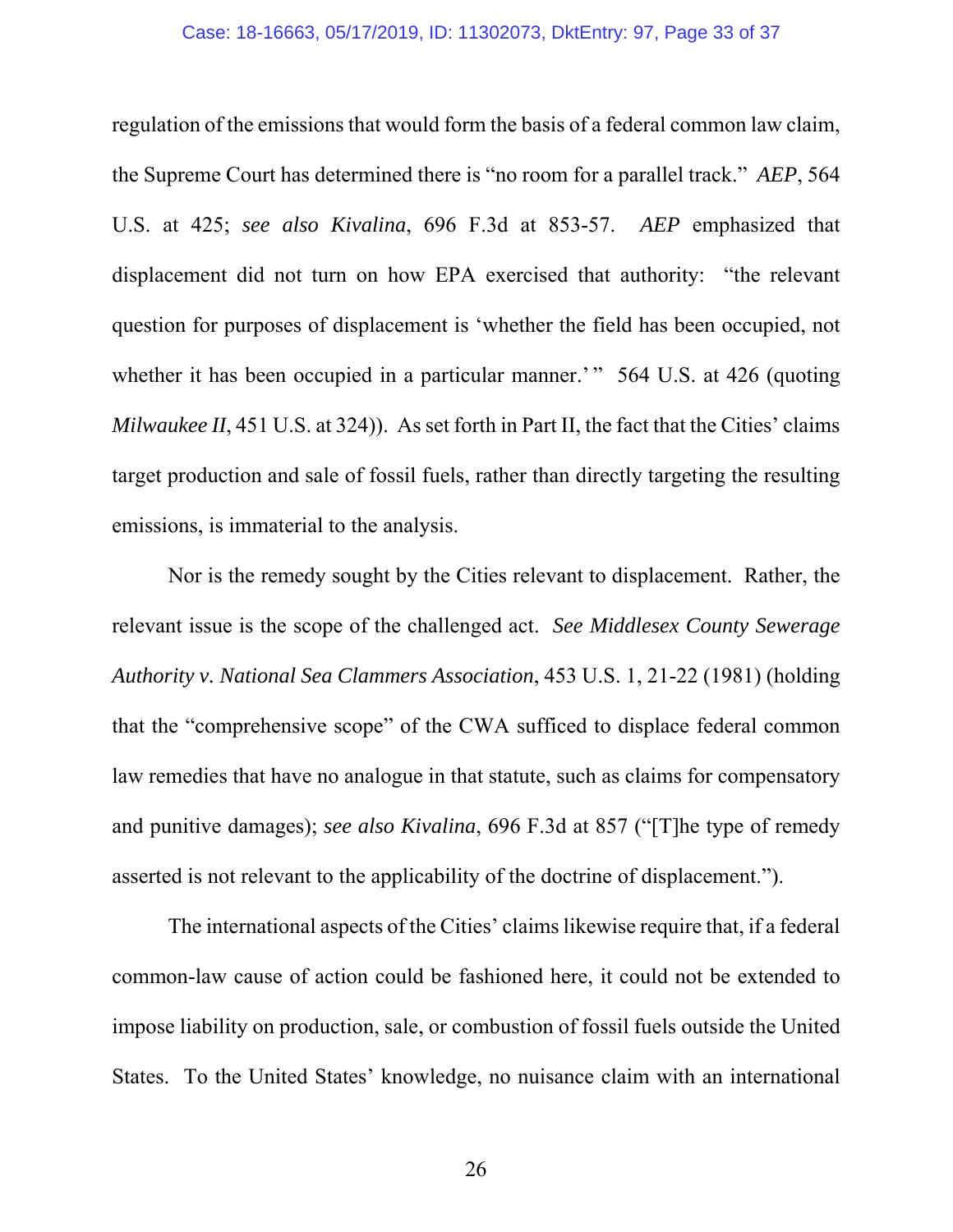#### Case: 18-16663, 05/17/2019, ID: 11302073, DktEntry: 97, Page 34 of 37

component has ever been sustained under federal common law by the federal courts. Nuisance claims under federal common law originated in disputes between States — disputes that are inherently domestic in scope and have a foundation in the Constitution. *Wyandotte*, 401 U.S. at 495-96.

As the Supreme Court recently reaffirmed in *Jesner v. Arab Bank, PLC*, 138 S. Ct. 1386 (2018), non-statutory remedies like those sought by the Cities are all the more out of place in the international context, where the risk that courts and litigants will encroach on the proper functions of Congress and the Executive Branch is acute. The *Jesner* plurality concluded that it would be inappropriate to extend liability through federal common law fashioned under the Alien Tort Statute (ATS) to corporations because "judicial caution . . . 'guards against our courts triggering . . . serious foreign policy consequences, and instead defers such decisions, quite appropriately, to the political branches.'" *Id.* at 1407 (quoting *Kiobel v. Royal Dutch Petroleum Co.*, 569 U.S. 108, 124 (2013)); *accord id.* at 1408 (Alito, J., concurring in the judgment) (endorsing plurality's "judicial caution" rationale); *id.* at 1412 (Gorsuch, J., concurring in the judgment) (agreeing that "the job of creating new causes of action and navigating foreign policy disputes belongs to the political branches"); *see also Kiobel*, 569 U.S. at 116-17 (holding that the presumption against extraterritoriality applies to the fashioning of a federal common law cause of action under the ATS).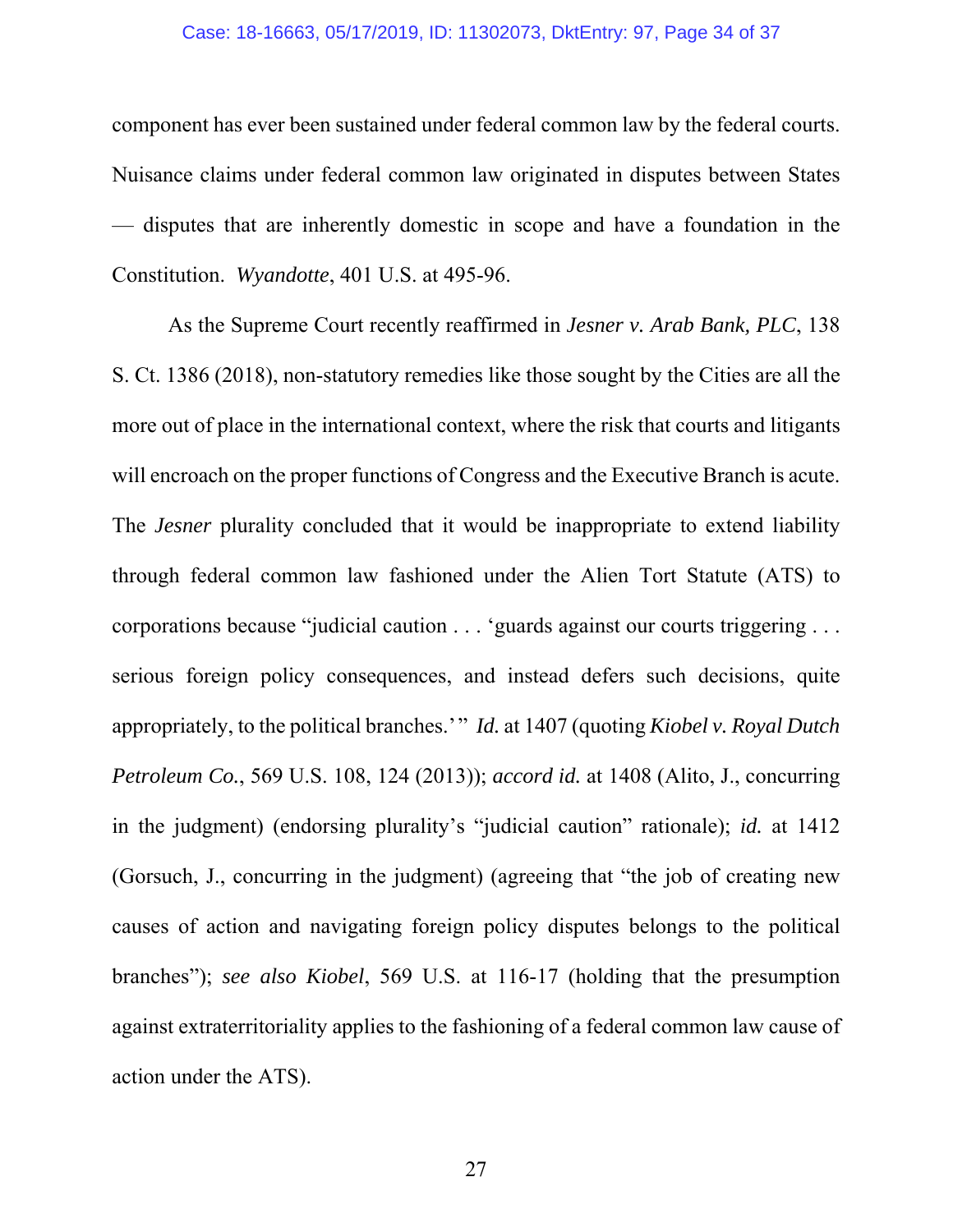In sum, the Cities have no remedy under federal common law.

### **IV. The Cities' claims are inconsistent with constitutional principles of separation of powers.**

 If the Court does not affirm the dismissal of the Cities' claims on the grounds discussed above, then it should affirm because the claims are not "consistent with a system of separated powers" or the role and equitable jurisdiction of the federal courts under Article III. *Allen v. Wright*, 468 U.S. 737, 752 (1984). With respect to regulation of greenhouse gases, the Supreme Court has cautioned that "[f]ederal judges lack the scientific, economic, and technological resources an agency can utilize in coping with issues of this order." *AEP*, 564 U.S. at 428. This warning is magnified here, where the City is pursuing parties that are even further down the chain of causation than the defendants in *AEP*.

To grant relief on these claims would intrude impermissibly on the role of the representative branches to determine what level of greenhouse gas regulation is reasonable. As *AEP* rightly observed, the "appropriate amount of regulation in any particular greenhouse gas-producing sector cannot be prescribed in a vacuum." 564 U.S. at 427. "Along with the environmental benefit potentially achievable, our Nation's energy needs and the possibility of economic disruption must weigh in the balance." *Id.* A court otherwise disposed to grant relief to the Cities would lack "judicially discoverable and manageable standards" to govern such a decision, which would require "an initial policy determination of a kind clearly for non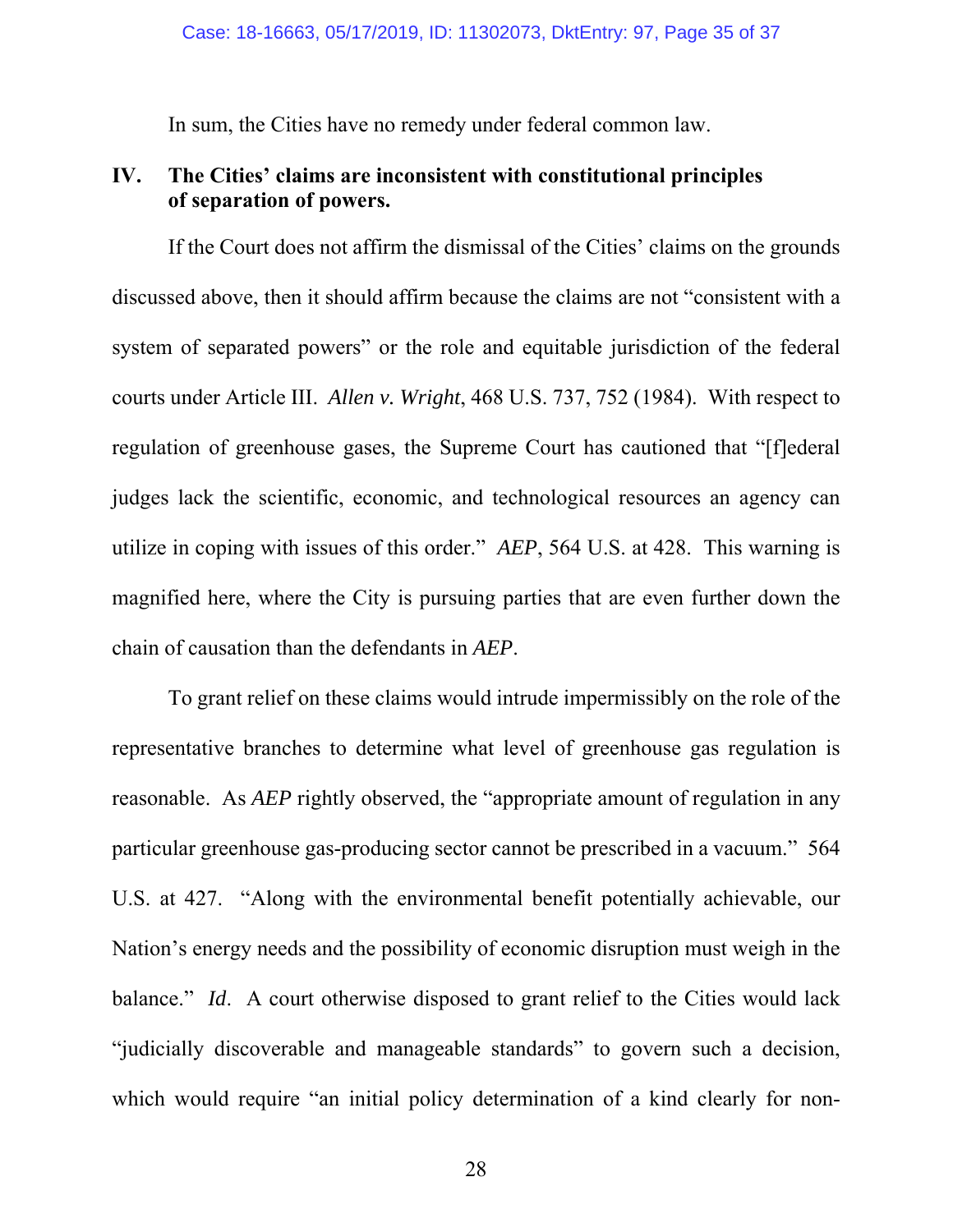judicial discretion." *Baker v. Carr*, 369 U.S. 186, 217 (1962). Instead, such a sensitive and central determination "is appropriately vested in branches of the government which are periodically subject to electoral accountability." *Gilligan v. Morgan*, 413 U.S. 1, 10 (1973).

Therefore, the Cities' claims also should be dismissed as fundamentally inconsistent with the constitutional separation of powers.

### **CONCLUSION**

 For all of the foregoing reasons, the judgment of the district court should be affirmed.

Dated: May 17, 2019.

Respectfully submitted,

s/ Eric Grant ERIC GRANT *Deputy Assistant Attorney General* R. JUSTIN SMITH CHRISTINE W. ENNIS *Attorneys*  Environment and Natural Resources Division U.S. Department of Justice

Counsel for Amicus Curiae United States of America